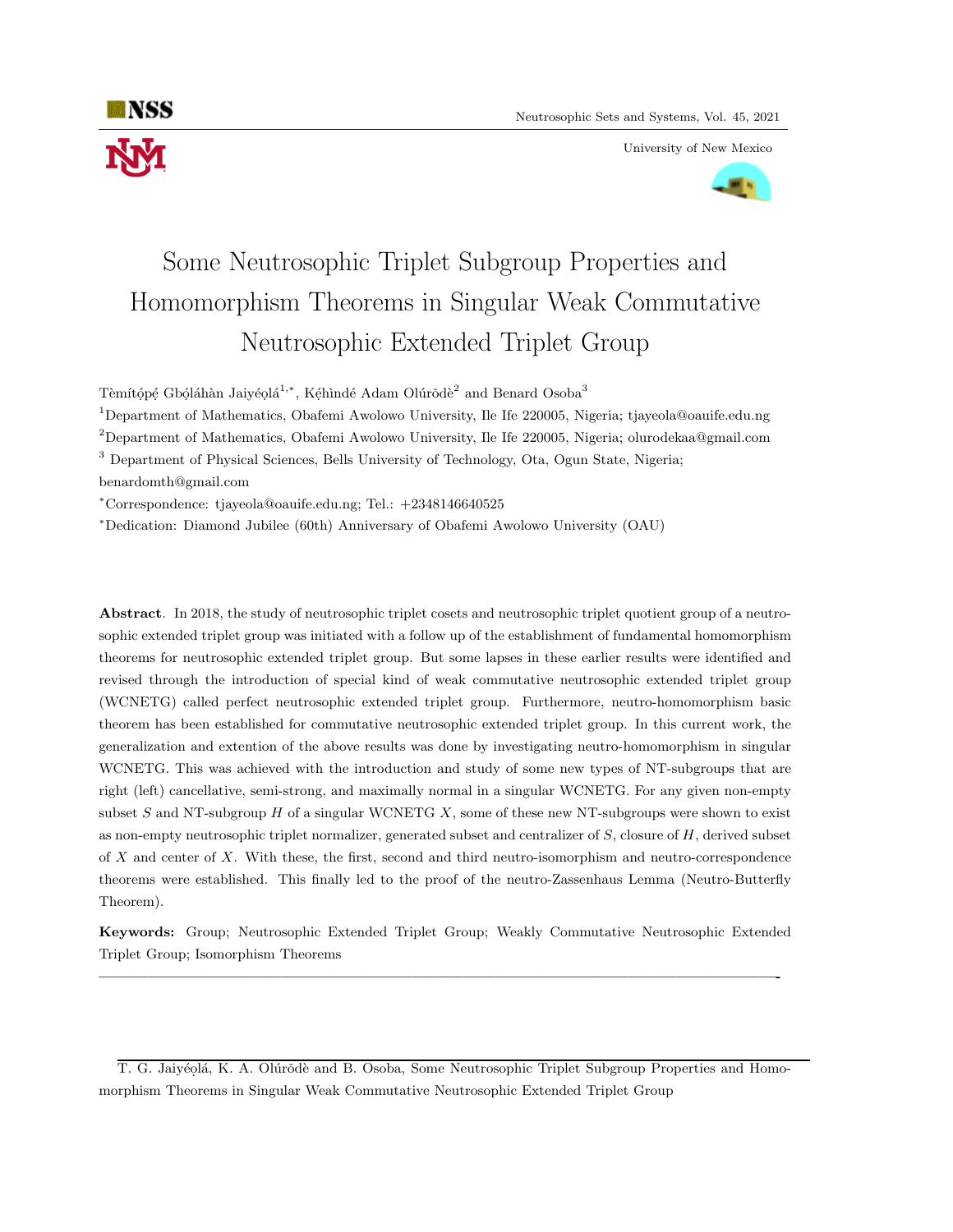. After the emergence of generalized group (completely simple semigroup), which is an algebraic structure with deep physical background in the unified guage theory and also has direct relation with isotopies (Adeniran et al. [\[1\]](#page-27-0)), some other algebraic structures which generalize generalized groups have evolved and have been studied alongside with their applications. Among these are neutrosophic triplet group (NTG); Smarandache and Ali [\[7\]](#page-27-1) and Jaiyéolá and Smarandache [\[11\]](#page-27-2), neutrosophic extended triplet group (NETG); Zhang et al. [\[10\]](#page-27-3), neu-trosophic triplet loop (NTL); Jaiyéolá and Smarandache [\[3\]](#page-27-4), Quasi neutrosophic triplet loops; Zhang et al. [\[8\]](#page-27-5), Jaiyéolá [\[12,](#page-27-6)13] and generalized neutrosophic extended triplet group; Ma et al. [\[14\]](#page-27-8). A summary account of these past efforts was compiled and reported by Smarandache et al. [\[15\]](#page-27-9).

Smarandache and Ali [\[7\]](#page-27-1) introduced neutrosophic triplets in 2016 while Smarandache [\[16–](#page-27-10)[19\]](#page-27-11) introduced neutrosophic extended triplets in between 2016 and 2017. The studies of neutrosophic extended triplet group and neutrosophic extended triplet loop became more fascinating with the recent studies of Abel-Grassmann neutrosophic triplet group (loop) and Bol-Moufang types of quasi neutrosophic triplet loops (Fenyves BCI-algebras) by Zhang et al. [\[20\]](#page-28-0), Wu and Zhang  $[21]$  and Jaiyéolá  $[12,13]$  $[12,13]$ . The captivating discoveries in these studies are the facts that:

- (1) a groupoid is a neutrosophic extended triplet group if and only if it is a completely regular semigroup;
- (2) a groupoid is a weak commutative neutrosophic extended triplet group if and only if it is a Clifford semigroup (a type of completely regular semigroup);
- (3) there are 540 varieties of Bol-Moufang type quasi neutrosophic triplet loops.

These discoveries established that: the theory of neutrosophic extended triplet group is associated with the theory of semigroup, the theory of weak commutative neutrosophic extended triplet group is associated with the theory of clifford semigroup and the theory of quasi neutrosophic triplet loops is expansive. Shalla and Olgun [\[5,](#page-27-12) [6\]](#page-27-13) studied neutrosophic extended triplet group action and the Burnside's lemma, and their direct and Semi-direct products.

We now switch to the definition of a neutrosophic extended triplet group and related structures.

#### Definition 1.1. (Neutrosophic Extended Triplet Set-NETS)

Let X be a set together with a binary operation  $*$  defined on it. Then, X is called a neutrosophic extended triplet set if for any  $x \in X$ , there exist a neutral of 'x' denoted by neut(x) and an opposite of 'x' denoted by  $anti(x)$ , with  $neut(x)$ ,  $anti(x) \in X$  such that:

 $x * \textit{neut}(x) = \textit{neut}(x) * x = x$  and  $x * \textit{anti}(x) = \textit{anti}(x) * x = \textit{neut}(x)$ .

T. G. Jaiyéolá, K. A. Olúrŏdè and B. Osoba, Some Neutrosophic Triplet Subgroup Properties and Homomorphism Theorems in Singular Weak Commutative Neutrosophic Extended Triplet Group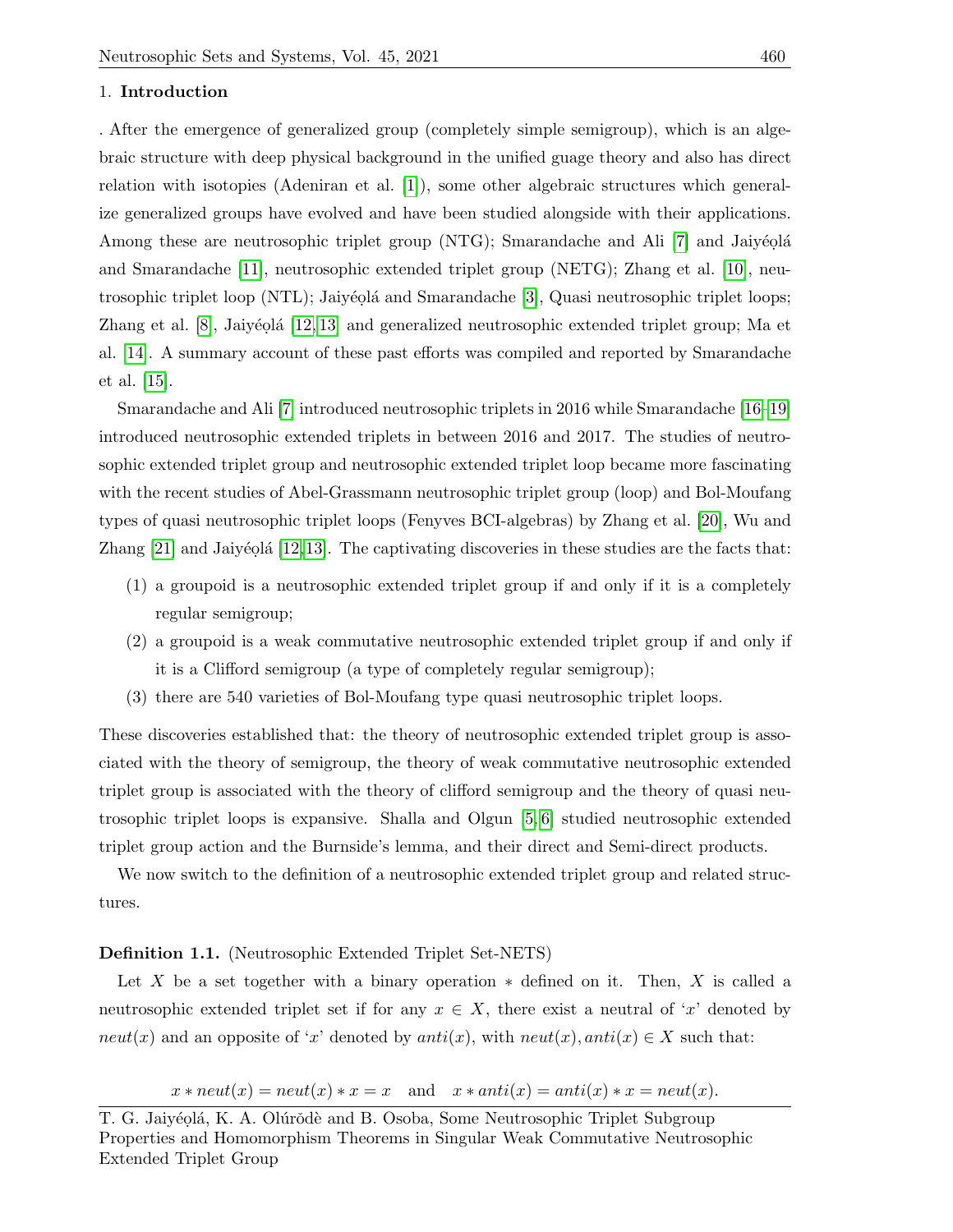The elements  $x, new(x)$  and  $anti(x)$  are collectively referred to as neutrosophic triplet, and denote by  $(x, neut(x), anti(x)).$ 

**Remark 1.2.** In a NETS X, for any  $x \in X$ , each of neut(x) and anti(x) may not be unique. This is because, in a neutrosophic triplet set  $(X, *)$ , an element y (resp. z) is the second (resp. third) component of a neutrosophic triplet if there exist  $x, z \in X$  ( $x, y \in X$ ) such that  $x * y = y * x = x$  and  $x * z = z * x = y$ . Thus,  $(x, y, z)$  is the neutrosophic triplet.

Definition 1.3. (Neutrosophic Extended Triplet Group-NETG)

Let  $(X, *)$  be a neutrosophic extended triplet set. Then,  $(X, *)$  is called a neutrosophic extended triplet group if  $(X, *)$  is a semigroup. If in addition,  $(X, *)$  obeys the commutativity law, then  $(X, *)$  is called a commutative extended neutrosophic triplet group (CNETG).

**Remark 1.4.** In a NETG X, it was shown by Zhang et al. [\[9\]](#page-27-14) that  $neut(x)$  is unique for each  $x \in X$ . But, the same is not necessarily true for anti(x). Thus, the set of opposites for  $x \in X$ is usually denoted by  $\{anti(x)\}.$ 

Definition 1.5. (Weak Commutative Neutrosophic Extended Triplet Group-WCNETG, Definition 4, Zhang et al. [\[9\]](#page-27-14); Singular NETG, Definition 6, Zhang et al. [\[10\]](#page-27-3))

Let  $(X, *)$  be a neutrosophic extended triplet group.  $(X, *)$  is called a weak commutative neutrosophic extended triplet group (WCNETG) if  $a * new(t) = new(t) * a$  for all  $a, b \in X$ .

A NETG is said to be singular if  $|\{anti(x)\}| = 1$  for all  $x \in X$ .

Definition 1.6. (Neutrosophic Triplet Subgroup or NT-Subgroup)

Let  $(X, *)$  be a neutrosophic extended triplet group and let  $H \subseteq X$ . H is called a neutrosophic triplet subgroup (NTSG) of X if  $(H, *)$  is a neutrosophic extended triplet group and this is expressed as  $H \leq X$ . Furthermore, for any fixed  $x \in X$ , H is called x-normal NTSG of X, written  $H \lhd_x X$  if  $xy \space anti(x) \in H$  for all  $y \in H$ .

<span id="page-2-0"></span>**Lemma 1.7.** (Proposition 2, Zhang et al.  $[10]$ )

Let  $(X, *)$  be a neutrosophic triplet group and let  $H \subseteq X$ . H is a neutrosophic triplet subgroup of  $X$  if and only if the following conditions are true.

(1)  $(H, *)$  is a groupoid;

(2) anti $(x) \in H$  for all  $x \in H$ .

We now state some important results on singular NETG and WCNETG which are of importance to this work.

**Theorem 1.8.** (Proposition 2, 3, Zhang et al.  $[9]$ )

Let  $(X, *)$  be a NETG. Then  $(X, *)$  is a WCNETG if and only the following conditions are true.

T. G. Jaiyéolá, K. A. Olúrŏdè and B. Osoba, Some Neutrosophic Triplet Subgroup Properties and Homomorphism Theorems in Singular Weak Commutative Neutrosophic Extended Triplet Group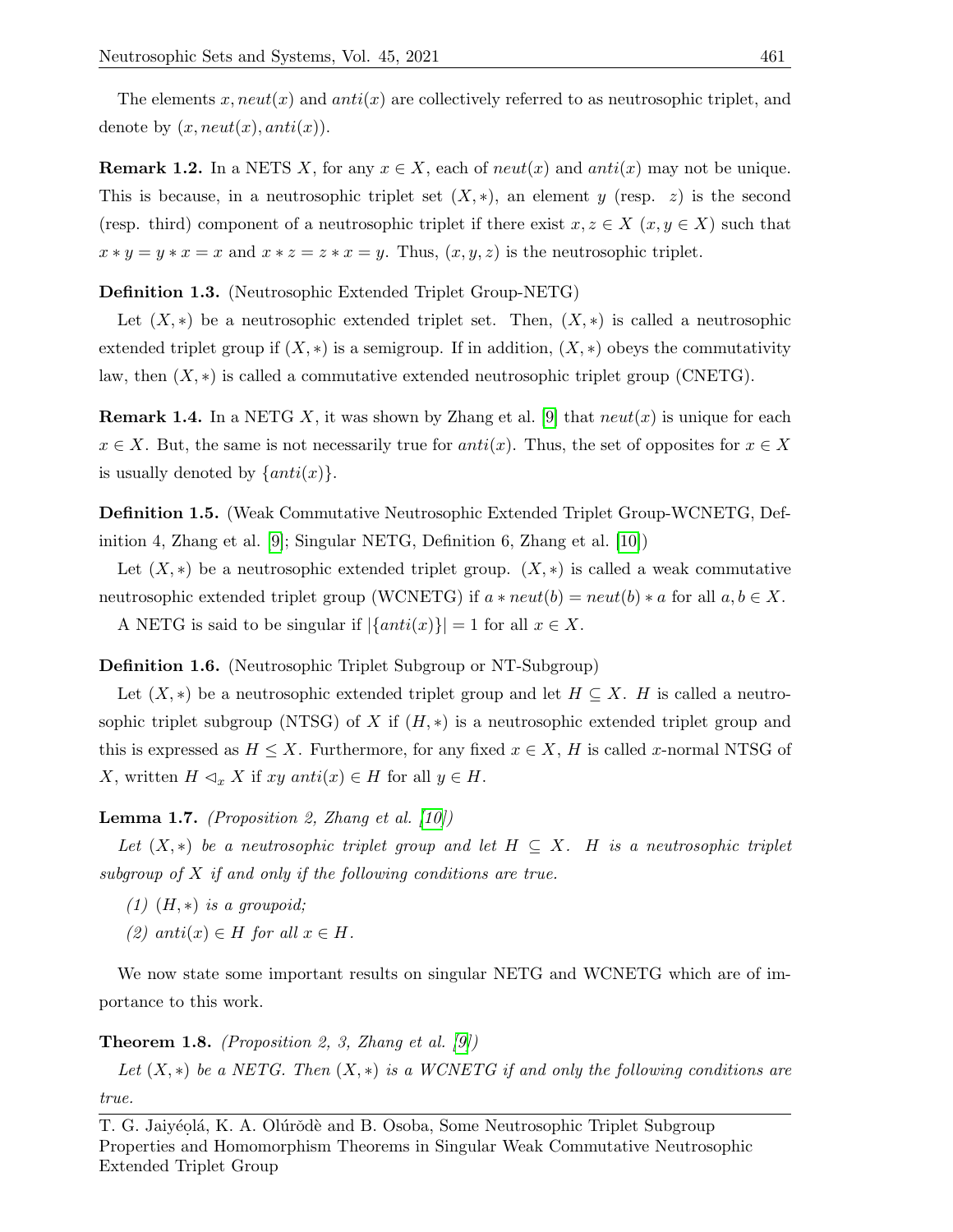- (1)  $neut(x) * neut(y) = neut(y) * neut(x)$  for all  $x, y \in X$ .
- (2)  $neut(x) * neut(y) * x = x * neut(y)$  for all  $x, y \in X$ .

Hence,  $neut(x) * neut(y) = neut(y * x)$  and  $anti(x) * anti(y) \in \{anti(y * x)\}$  for all  $x, y \in X$ .

**Theorem 1.9.** (Theorem 6, Zhang et al.  $[10]$ )

Let  $(X, *)$  be a singular NETG. Then

- (1) neut(x)  $*$  anti(x) = anti(x)  $*$  neut(x) = anti(x) for all  $x \in X$ .
- (2)  $anti(neut(x)) = neut(x)$  for all  $x \in X$ .
- (3)  $anti(anti(x)) = x$  for all  $x \in X$ .
- $(4)$  neut $(anti(x)) = neut(x)$  for all  $x \in X$ .

Hence,  $neut(x) * neut(y) = neut(y * x)$  and  $anti(x) * anti(y) \in \{anti(y * x)\}\$  for all  $x, y \in X$ .

Here are two methods of constructing a WCNETG as recently described. These new constructions will be of judicious use for illustrations and as examples in order to justify some of the results in this study.

#### <span id="page-3-0"></span>**Theorem 1.10.** (First WCNETG, Zhang et al.  $[20]$ )

Let  $(G_1, *_1)$  and  $(G_2, *_2)$  be two groups, with identity elements  $e_1$  and  $e_2$  respectively, such that  $G_1 \cap G_2 = \emptyset$ . Let  $G = G_1 \cup G_2$ , and define the binary operation  $*$  on G as follows:

$$
x * y = \begin{cases} x *_{1} y, & \text{if } x, y \in G_{1}; \\ x *_{2} y, & \text{if } x, y \in G_{2}; \\ x, & \text{if } x \in G_{1}, y \in G_{2}; \\ y, & \text{if } x \in G_{2}, y \in G_{1} \end{cases}
$$

Then,  $(G, *)$  is a WCNETG.

## <span id="page-3-1"></span>Theorem 1.11. (Second WCNETG, Zhang et al. [\[20\]](#page-28-0))

Let  $(G_1, *_1)$  and  $(G_2, *_2)$  be two groups, with identity elements  $e_1$  and  $e_2$  respectively, such that  $G_1 \cap G_2 = \emptyset$ . Let  $G = G_1 \cup G_2$ , and define the binary operation  $*$  on G as follows:

$$
x * y = \begin{cases} x *_{1} y, & \text{if } x, y \in G_{1}; \\ x *_{2} y, & \text{if } x, y \in G_{2}; \\ y, & \text{if } x \in G_{1}, y \in G_{2}; \\ x, & \text{if } x \in G_{2}, y \in G_{1} \end{cases}
$$

Then,  $(G, *)$  is a WCNETG.

Remark 1.12. For easy reference, the WCNETG in Theorem [1.10](#page-3-0) and WCNETG in Theorem [1.11](#page-3-1) for any chosen pairs of groups will be called first WCNETG and second WCNETG respectively. It must be noted that both are singular WCNETGs.

T. G. Jaiyéolá, K. A. Olúrŏdè and B. Osoba, Some Neutrosophic Triplet Subgroup Properties and Homomorphism Theorems in Singular Weak Commutative Neutrosophic Extended Triplet Group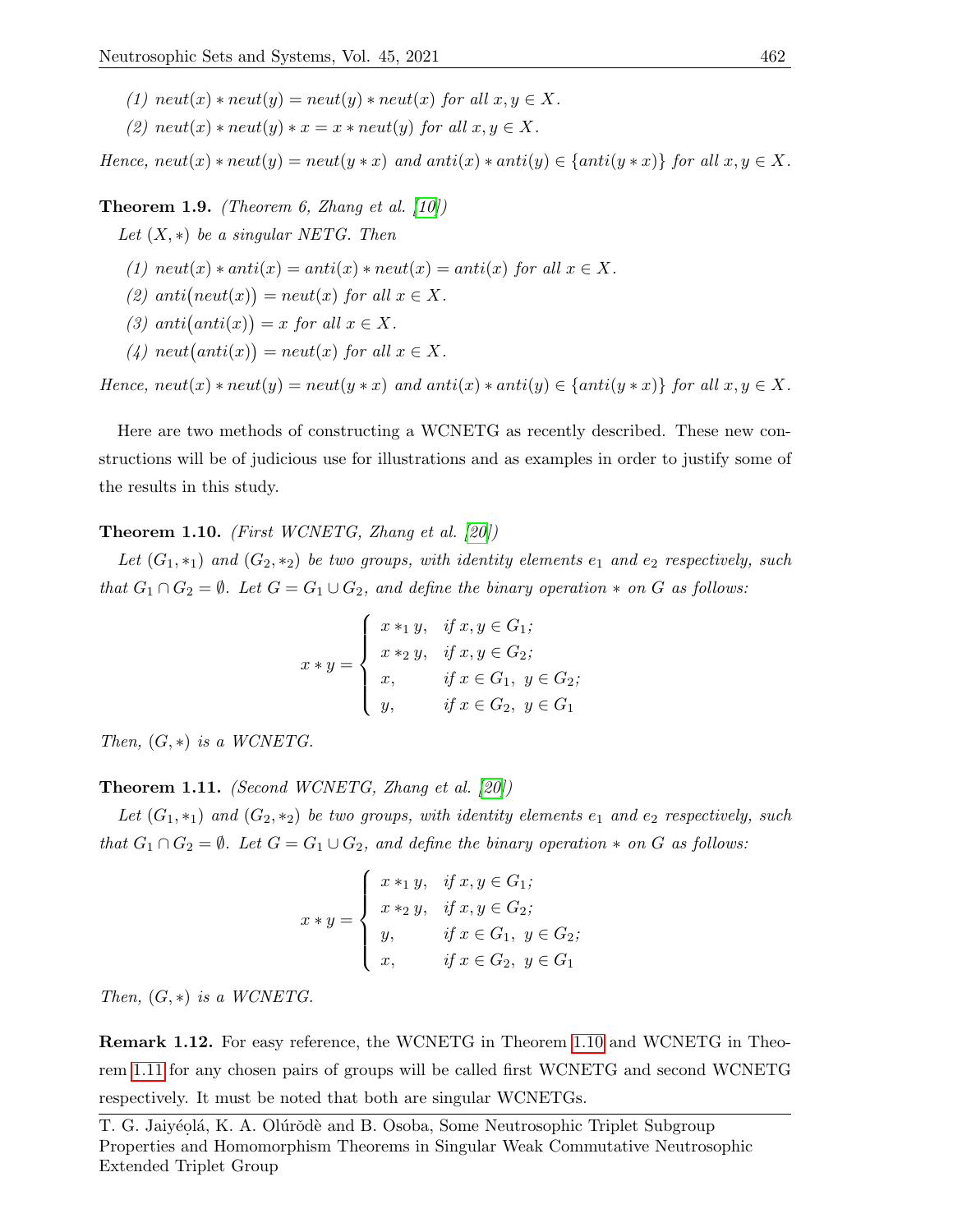<span id="page-4-0"></span>

|                |              |               |              |              |  |                 |                          |                |                |                |                |                |               | <b>TABLE</b>   |              |                                                            |              |               |                |                |                |                |                |                |  |  |  |
|----------------|--------------|---------------|--------------|--------------|--|-----------------|--------------------------|----------------|----------------|----------------|----------------|----------------|---------------|----------------|--------------|------------------------------------------------------------|--------------|---------------|----------------|----------------|----------------|----------------|----------------|----------------|--|--|--|
|                |              |               |              |              |  |                 |                          |                |                |                |                |                |               | 3. First       |              |                                                            |              |               |                |                |                |                |                |                |  |  |  |
|                |              |               |              |              |  |                 |                          |                |                |                |                |                | <b>WCNETG</b> |                |              |                                                            |              |               |                |                |                |                |                |                |  |  |  |
| <b>TABLE</b>   |              |               |              |              |  |                 | <b>TABLE</b><br>2. Group |                |                |                |                |                |               |                |              | $(G,*)$<br><sub>of</sub><br>$(G_1,*_1)$ and<br>$(G_2,*_2)$ |              |               |                |                |                |                |                |                |  |  |  |
| 1. Group       |              |               |              |              |  |                 |                          | $(G_2,*_2)$    |                |                |                |                |               |                |              |                                                            |              |               |                |                |                |                |                |                |  |  |  |
| $(G_1,*_1)$    |              |               |              |              |  | $*_{2}$         | $\mathbf{1}$             | $\overline{2}$ | 3              | $\overline{4}$ | $\overline{5}$ | 6              |               | $\ast$         | $\mathbf{e}$ | a                                                          | $\mathbf b$  | $\mathbf{c}$  | $\mathbf{1}$   | $\overline{2}$ | 3              | $\overline{4}$ | $\overline{5}$ | 6              |  |  |  |
|                |              |               |              |              |  |                 |                          |                |                |                |                |                |               | е              | $\mathbf{e}$ | a                                                          | b            | $\mathcal{C}$ | e              | e              | e              | e              | $\mathbf{e}$   | $\mathbf{e}$   |  |  |  |
| $*_1$          | e            | $\mathbf{a}$  | $\mathbf b$  | $\mathbf{c}$ |  | $\mathbf{1}$    | $\mathbf{1}$             | $\overline{2}$ | 3              | 4              | $\overline{5}$ | 6              |               | a              | a            | e                                                          | $\mathbf{c}$ | b             | $\mathbf{a}$   | a              | a              | a              | a              | a              |  |  |  |
| e              | е            | a             | $\mathbf b$  | $\mathbf{c}$ |  | $\overline{2}$  | $\overline{2}$           | 1              | 6              | 5              | $\overline{4}$ | 3              |               | $\mathbf b$    | b            | $\mathcal{C}$                                              | е            | $\mathbf{a}$  | b              | $\mathbf b$    | $\mathbf b$    | $\mathbf b$    | b              | $\mathbf b$    |  |  |  |
| $\mathbf a$    | a            | e             | $\mathbf{c}$ | $\mathbf b$  |  | 3               | 3                        | 5              | $\mathbf{1}$   | 6              | $\overline{2}$ | 4              |               | $\mathbf{c}$   | $\mathbf{c}$ | $\mathbf b$                                                | a            | e             | $\mathbf{c}$   | $\mathbf{c}$   | $\mathbf{c}$   | $\mathbf{c}$   | $\mathbf{c}$   | $\mathbf{c}$   |  |  |  |
| $\mathbf b$    | b            | $\mathcal{C}$ | $\mathbf{e}$ | $\mathbf{a}$ |  | 4               | $\overline{4}$           | 6              | $\overline{5}$ | $\mathbf{1}$   | 3              | $\overline{2}$ |               | $\mathbf{1}$   |              |                                                            | b            |               | 1              | $\overline{2}$ | 3              | 4              | $\overline{5}$ | 6              |  |  |  |
| $\overline{c}$ | $\mathbf{c}$ | $\mathbf b$   | a            | e            |  | $\overline{5}$  | $\overline{5}$           | 3              | 4              | $\overline{2}$ | 6              | 1              |               |                | $\mathbf{e}$ | a                                                          |              | $\mathcal{C}$ |                |                |                |                |                |                |  |  |  |
|                |              |               |              |              |  | $6\phantom{.}6$ | $\,6\,$                  | $\overline{4}$ | $\overline{2}$ | 3              | $\mathbf{1}$   | $\overline{5}$ |               | $\overline{2}$ | e            | a                                                          | $\mathbf b$  | $\mathbf{c}$  | $\overline{2}$ | $\mathbf{1}$   | 6              | $\overline{5}$ | 4              | 3              |  |  |  |
|                |              |               |              |              |  |                 |                          |                |                |                |                |                |               | 3              | е            | a                                                          | $\mathbf b$  | $\mathcal{C}$ | 3              | $\overline{5}$ | $\mathbf{1}$   | 6              | $\overline{2}$ | $\overline{4}$ |  |  |  |
|                |              |               |              |              |  |                 |                          |                |                |                |                |                |               | 4              | $\mathbf{e}$ | a                                                          | b            | $\mathcal{C}$ | $\overline{4}$ | 6              | $\overline{5}$ | $\mathbf{1}$   | 3              | $\overline{2}$ |  |  |  |
|                |              |               |              |              |  |                 |                          |                |                |                |                |                |               | 5              | е            | a                                                          | $\mathbf b$  | $\mathcal{C}$ | $\overline{5}$ | 3              | 4              | $\overline{2}$ | 6              | 1              |  |  |  |
|                |              |               |              |              |  |                 |                          |                |                |                |                |                |               | 6              | e            | a                                                          | $\mathbf b$  | $\mathbf c$   | $\,6\,$        | $\overline{4}$ | $\overline{2}$ | 3              | 1              | $\bf 5$        |  |  |  |

Using the groups  $(G_1, *_1)$  and  $(G_2, *2)$  with multiplication Table [1](#page-4-0) and Table [2,](#page-4-0) Zhang et al. [\[20\]](#page-28-0) constructed a WCNETG  $(G, *)$  with multiplication Table [3.](#page-4-0)

Bal et al. [\[22\]](#page-28-2) initated the study of neutrosophic triplet cosets and neutrosophic triplet quotient group of a neutrosophic extended triplet group. This work was then followed up with the establishment of fundamental homomorphism theorems for neutrosophic extended triplet group by Celik et al. [\[23\]](#page-28-3). But, Zhang et al. [\[24\]](#page-28-4) identified some lapses in these earlier articles and revised the results in question by introducing special kind of WCNETG called perfect NETG. On the other hand, Jaiyéolá and Smarandache [\[11\]](#page-27-2) also established an homomorphism for NETG which they jointly revised with some other authors in Zhang et al. [\[10\]](#page-27-3) based on some observations in Zhang et al. [\[9\]](#page-27-14). By using a neutrosophic triplet subgroup of a commutative neutrosophic triplet group, Zhang et al. [\[25\]](#page-28-5) established a new congruence relation, and then constructed the quotient structure induced by neutrosophic triplet subgroup to establish the neutro-homomorphism basic theorem.

. The aim of this current work is to generalize and extend the results in Zhang et al. [\[24,](#page-28-4) [25\]](#page-28-5) by investigating neutro-homomorphism in singular WCNETG. This will be done with the introduction and study of some new types of NT-subgroups that are right (left) cancellative, semi-strong, and maximally normal in a singular WCNETG. For any given non-empty subset S and NT-subgroup  $H$  of a singular WCNETG  $X$ , some of these new NT-subgroups are shown to exist as non-empty neutrosophic triplet normalizer, generated subset and centralizer of  $S$ ,

T. G. Jaiyéolá, K. A. Olúrŏdè and B. Osoba, Some Neutrosophic Triplet Subgroup Properties and Homomorphism Theorems in Singular Weak Commutative Neutrosophic Extended Triplet Group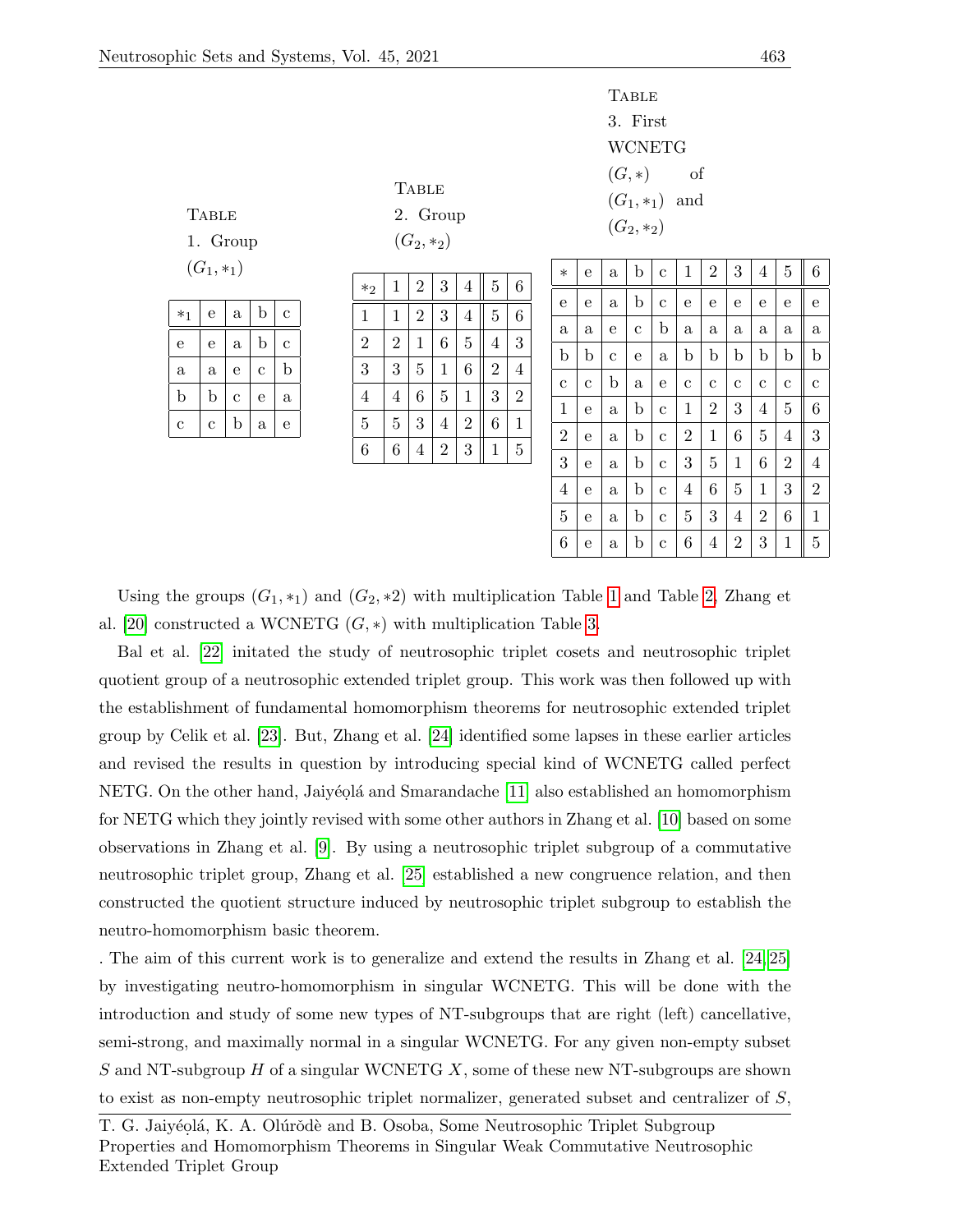closure of  $H$ , derived subset of  $X$  and center of  $X$ . With these, the first, second and third neutro-isomorphism and neutro-correspondence theorems are established. And finally, the neutro-Zassenhaus Lemma is established.

#### 2. Main Results

## 2.1. Some new results on first and second WCNETGs

In this subsection, we shall discuss some results associated with the first and second WC-NETGs, introduced in Theorem [1.10](#page-3-0) and Theorem [1.11,](#page-3-1) which shall be found useful as examples for illustrations in latter subsections.

<span id="page-5-0"></span>**Lemma 2.1.** Let  $(G, *)$  be the WCNETG of the groups  $(G_1, *_1, e_1)$  and  $(G_2, *_2, e_2)$  in The-orem [1.10](#page-3-0) or Theorem [1.11.](#page-3-1) Let  $h_i: G_i \to G_i$ ,  $i = 1,2$  be mappings and let  $h: G \to G$  be defined as

$$
h(x) = \begin{cases} h_1(x), & \text{if } x \in G_1; \\ h_2(x), & \text{if } x \in G_2 \end{cases}
$$

- (1) If  $h_i$ ,  $i = 1, 2$ , are endomorphisms of  $(G_i, \ast_i, e_i)$ ,  $i = 1, 2$ , then h is an neutroendomorphism of  $(G, *)$ .
- (2) h is a neuto-monomorphism (neutro-epimorphism) of  $(G, *)$  if and only if  $h_i$ ,  $i = 1, 2$ are monomorphisms (epimorphisms) of  $(G_i, *, , e_i), i = 1, 2$ .
- (3) h is a neuto-automorphism of  $(G, *)$  if and only if  $h_i$ ,  $i = 1, 2$  are automorphisms of  $(G_i, *_i, e_i), i = 1, 2.$

*Proof.* This is easy.  $\Box$ 

<span id="page-5-1"></span>**Lemma 2.2.** Let  $(G, *)$  and  $(G, \circ)$  be the WCNETGs of the pair of groups  $(G_1, *)$  and  $(G_2, *_2)$ , and pair of groups  $(G_1, \circ_1)$  and  $(G_2, \circ_2)$  respectively in Theorem [1.10](#page-3-0) or Theorem [1.11.](#page-3-1) Let  $h_i: G_i \to G_i$ ,  $i = 1, 2$  be mappings and let  $h: G \to G$  be defined as

$$
h(x) = \begin{cases} h_1(x), & \text{if } x \in G_1; \\ h_2(x), & \text{if } x \in G_2 \end{cases}
$$

- (1) If  $h_i$ ,  $i = 1, 2$ , are homomorphisms of  $(G_i, *_i)$ ,  $i = 1, 2$  to  $(G_i, \circ_i)$ ,  $i = 1, 2$ , then h is a neutro-homomorphism of  $(G, *)$  to  $(G, \circ)$ .
- (2) h is a neuto-monomorphism (neutro-epimorphism) of  $(G, *)$  to  $(G, \circ)$  if and only if  $h_i, i = 1,2$  are monomorphisms (epimorphisms) of  $(G_i, *_i), i = 1,2$  to  $(G_i, \circ_i), i =$ 1, 2.
- (3) h is a neuto-isomorphism of  $(G,*)$  to  $(G, \circ)$  if and only if  $h_i$ ,  $i = 1, 2$  are isomorphisms of  $(G_i, *_i), i = 1, 2 \text{ to } (G_i, \circ_i), i = 1, 2.$
- (4) ker  $h = \ker h_1 \cup \ker h_2$  and  $\text{Im}(h) = \text{Im}(h_1) \cup \text{Im}(h_2)$ .

T. G. Jaiyéolá, K. A. Olúrŏdè and B. Osoba, Some Neutrosophic Triplet Subgroup Properties and Homomorphism Theorems in Singular Weak Commutative Neutrosophic Extended Triplet Group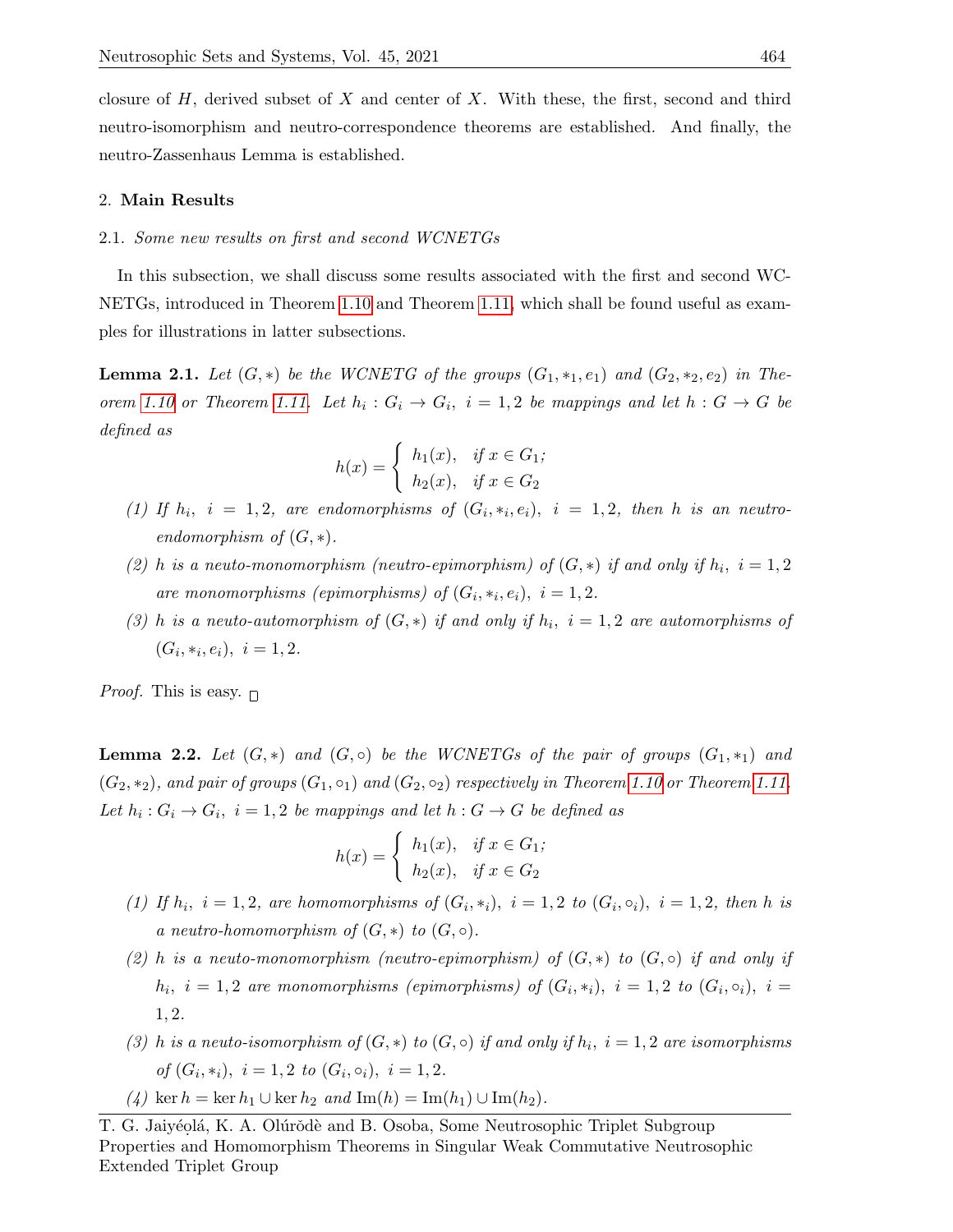*Proof.* The proof of this is a generalization of the proof of Lemma [2.1.](#page-5-0)  $\Box$ 

2.2. Some new subgroupoids and NT-subgroups of a WCNETG

We shall now introduce some new NT-subgroups of a NETG and study them in singular WCNETG.

Definition 2.3. (Neutrosophic Triplet (Lormalizer, Mormalizer, Normalizer)-NTL, NTM, NTN)

Let X be a NETG and let  $\emptyset \neq S \subseteq X$ .

- (1) The neutrosophic triplet lormalizer (NTL) of S in X is the set defined as  $L(S) = \{x \in$  $X|xS \text{ anti}(x) = S$ .
- (2) The neutrosophic triplet mormalizer (NTM) of S in X is the set defined as  $M(S)$  =  $\{x \in X | neut(x) \ S = S\}.$
- (3) The neutrosophic triplet normalizer (NTN) of S in X is the set defined as  $N(S)$  =  $L(S) \cap M(S)$ .

<span id="page-6-0"></span>**Lemma 2.4.** Let X be a singular WCNETG and  $\emptyset \neq S \subseteq X$ .

- (1) If  $L(S) \neq \emptyset$ , then  $L(S)$  is a subgroupoid of X.
- (2) If  $L(S) \neq \emptyset$ , then for any  $x \in L(S)$ , neut $(x) \in L(S) \Leftrightarrow anti(x) \in L(S) \Leftrightarrow neut(x)$   $S =$ S.
- (3) If  $M(S) \neq \emptyset$ , then  $M(S)$  is a NT-subgroup of X.

Proof.

(1) Let 
$$
x, y \in L(S)
$$
. Then,  
\n $(xy)S \text{ anti}(xy) = (xy)S \text{ anti}(y) \text{ anti}(x) = x(yS \text{ anti}(y)) \text{ anti}(x) = xS \text{ anti}(x) = S.$   
\nSo,  $xy \in L(S)$ .

(2)  $neut(x)S$   $anti(new(x)) = neut(x)S$   $neut(x) = neut(x)neut(x)S = neut(x)S$  while

 $anti(x)S$   $anti(anti(x)) = anti(x)xS$   $anti(x)anti(anti(x)) = neut(x)S$   $neut(anti(x))$ 

$$
= \text{neut}(x) \text{neut}(\text{anti}(x))S = \text{neut}(\text{anti}(x)x)S = \text{neut}(\text{neut}(x))S = \text{neut}(x)S.
$$

By these two arguments,  $neut(x) \in L(S) \Leftrightarrow anti(x) \in L(S) \Leftrightarrow neu(x) \in S = S$ .

(3) Let  $x, y \in M(S)$ . Then,  $neut(xy)S = neut(y)neut(x)S = neut(y)S = S \Rightarrow xy \in$  $M(S)$ . If  $x \in M(S)$ , then  $neut(anti(x))S = neut(x)S = S$ . So, going by Lemma [1.7](#page-2-0),  $M(S)$  is a NT-subgroup of X.  $\Box$ 

T. G. Jaiyéolá, K. A. Olúrŏdè and B. Osoba, Some Neutrosophic Triplet Subgroup Properties and Homomorphism Theorems in Singular Weak Commutative Neutrosophic Extended Triplet Group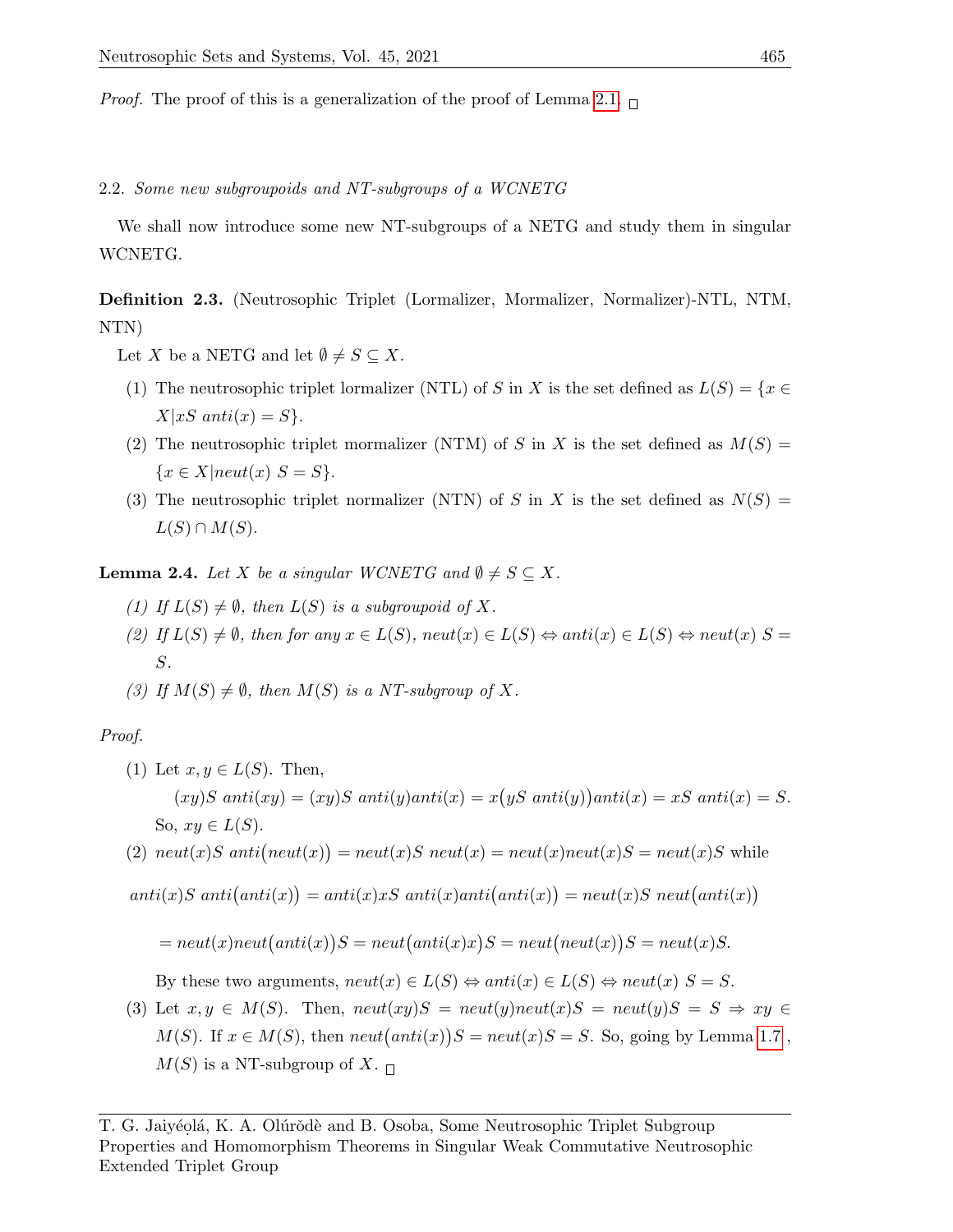<span id="page-7-1"></span>**Example 2.5.** In the singular WCNETG  $(G, *)$  represented by Table [3,](#page-4-0) let  $S = G_0 = \{e, 1\}$ . Then,  $L(G_0) = \{1, 2, 3, 4, 5, 6\} = G_2$  and  $(G_2, *)$  is a subgroupoid of  $(G, *)$ . Furthermore,  $M(G_0) = \{1, 2, 3, 4, 5, 6\} = G_2$  and  $(G_2, *)$  is a NT-subgroup of  $(G, *)$ .

<span id="page-7-0"></span>**Theorem 2.6.** Let H and K be NT-subgroups of a singular WCNETG X. Then, HK is a  $NT-subgroup$  of X if and only if  $HK = KH$ .

*Proof.* Let  $HK = KH$  and let  $a, b \in HK$ . Then,  $a = h_1k_1$ ,  $b = h_2k_2$  for some  $h_1, h_2 \in H$  and  $k_1, k_2 \in K$ . So,  $ab = h_1k_1h_2k_2 = h_1h_3k_3k_2 = h_4k_4 \in HK$  where  $h_3k_3 = k_1h_2$ . Let  $a = hk$ , then,  $anti(a) = anti(hk) = anti(k)anti(h) = k'h' = h''k'' \in HK$ . So, HK is a NT-subgroup of  $X$  going by Lemma [1.7.](#page-2-0)

Conversely, let HK be a NT-subgroup of X and let  $a \in KH$ . Then,  $a = kh$  for some  $k \in K$ and  $h \in H$ . So, anti $(a) = antikh) = antikh)$ anti $(k) = h'k' \in HK \Rightarrow KH \subseteq HK$ . Let  $b \in HK$ , then  $anti(b) \in HK$ . Thus,  $anti(b) = hk$ ,  $h \in H$ ,  $k \in K$ , and so  $b = anti(anti(b))$  $antil(hk) = antil(k)antil(h) = k'h' \in KH \Rightarrow HK \subseteq KH$ . ∴  $HK = KH$ .

**Example 2.7.** Consider the singular WCNETG  $(G, *)$  represented by Table [3.](#page-4-0)

- (1)  $(G_1, *_1)$  and  $(G_2, *_2)$  are groups represented by Table [1](#page-4-0) and Table [2](#page-4-0) respectively. Hence, they are NT-subgroups  $(G_1, *)$  and  $(G_2, *)$  of  $(G, *)$ . Now, take  $H = G_1$  and  $K = G_2$ , then  $G_1G_2 = G_1 = G_2G_1$ , and hence, Theorem [2.6](#page-7-0) is true.
- (2)  $G_0 = \{e, 1\}$  is a NT-subgroup but not a subgroup of G. Now, take  $H = G_0$  and  $K = G_1$ , then  $G_0G_1 = G_1 = G_1G_0$ , and hence, Theorem [2.6](#page-7-0) is true.
- (3)  $G_2^e = \{e, 1, 2, 3, 4, 5, 6\}$  is a NT-subgroup but not a subgroup of G. Now, take  $H = G_0$ and  $K = G_2$ , then  $G_0G_2 = G_2^e = G_2G_0$ , and hence, Theorem [2.6](#page-7-0) is true.

**Theorem 2.8.** Let X be a singular WCNETG,  $\emptyset \neq S \subseteq X$  and H a NT-subgroup of X.

- (1) If  $N(S) \neq \emptyset$ , then  $N(S)$  is a NT-subgroup of X.
- (2)  $N(H)$  is the largest NT-subgroup of X in which H is a x-normal NT-subgroup.
- (3) If K is a NT-subgroup of  $N(H)$ , then  $H \lhd_x HK$ .

Proof.

- (1)  $N(S) \neq \emptyset \Leftrightarrow L(S), M(S) \neq \emptyset$ . Since  $N(S) = L(S) \cap M(S)$ , then the fact that  $N(S)$  is a NT-subgroup of X follows from Lemma [2.4](#page-6-0)
- (2) Let H be a NT-subgroup of X. Then,  $hH$  anti $(h) = H$  for all  $h \in H$ . Thus,  $H \subseteq N(H)$ and H is a NT-subgroup of  $N(H)$ . By definition, xH anti(x) = H for all  $x \in N(H)$ . Hence,  $H \lhd_x N(H)$ . Let K be an arbitrary NT-subgroup of X such that  $H \lhd_x K$ . Then, kH anti(k) = H for all  $k \in K$ , which implies that  $K \subset N(H)$ . Thus,  $N(H)$  is the largest NT-subgroup of X in which  $H$  is a x-normal NT-subgroup.

T. G. Jaiyéolá, K. A. Olúrŏdè and B. Osoba, Some Neutrosophic Triplet Subgroup Properties and Homomorphism Theorems in Singular Weak Commutative Neutrosophic Extended Triplet Group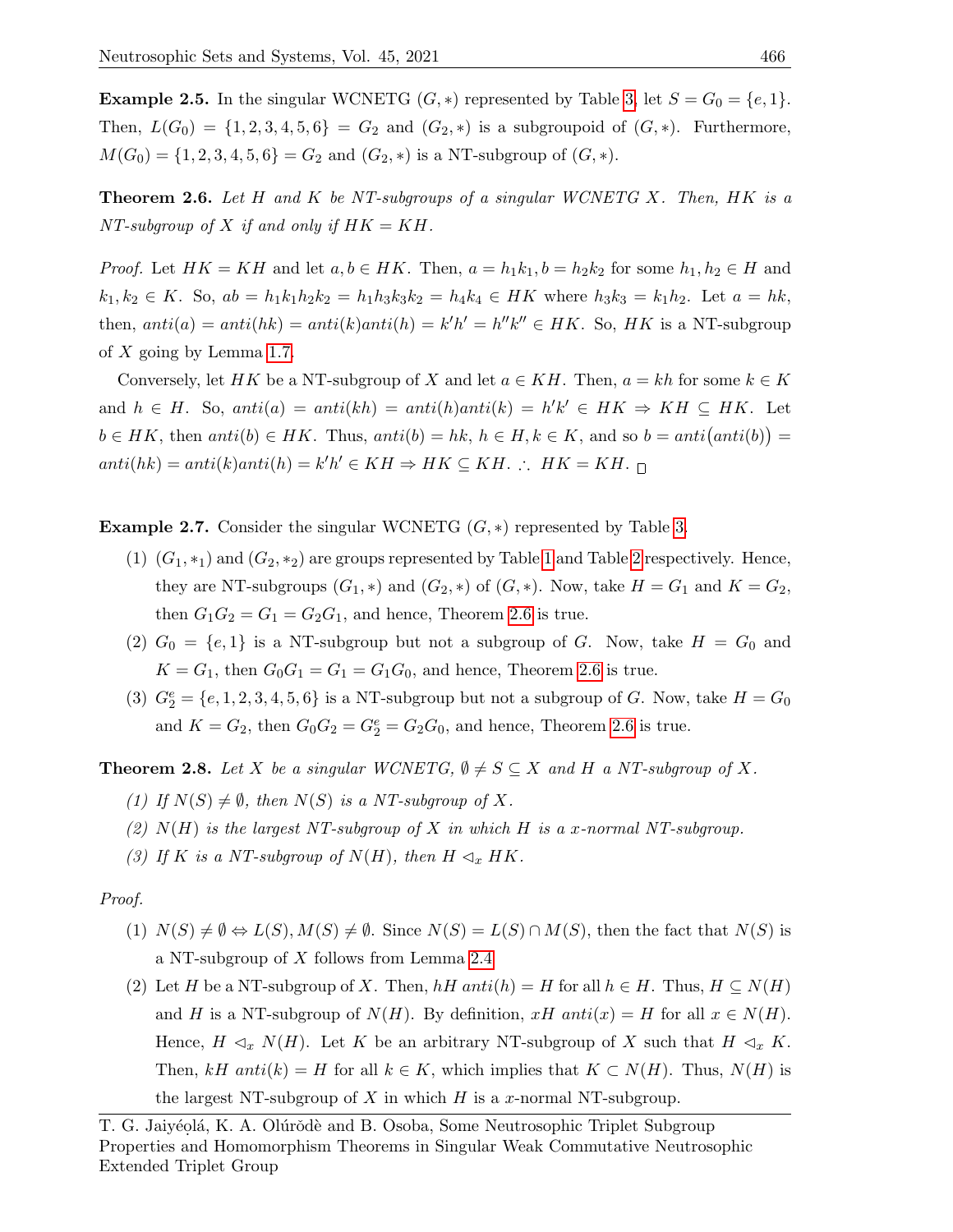(3) Let K be a NT-subgroup of  $N(H)$ , then for all  $k \in K$ , kH anti $(k) = H$ . Hence,  $kH$  anti $(k)k = Hk \Rightarrow kH$  neut $(k) = Hk \Rightarrow k$  neut $(k)H = Hk \Rightarrow kH = Hk \Rightarrow HK =$ KH. Hence, by Theorem [2.6,](#page-7-0) KH is a NT-subgroup of  $N(H)$  and  $H \subset KH$  (since  $neut(k)$   $H = H$ ,  $k \in K \subset M(H)$ ). Consequently,  $H \triangleleft_{x} HK$ .

<span id="page-8-0"></span>Example 2.9. By Example [2.5,](#page-7-1) with  $S = G_0 = \{e, 1\}$ ,  $N(G_0) = L(G_0) \cap M(G_0)$  ${1, 2, 3, 4, 5, 6} = G_2$  and  $(G_2, *)$  is a NT-subgroup of  $(G, *)$ .

Definition 2.10. (Normal Neutrosophic Triplet Subgroup)

Let X be a NETG and let N be a NT-subgroup of X. Let  $neut(x)N = N$  for all  $x \in X$ , then N is said to be a normal NT-subgroup of X if  $xN$  anti $(x) \subset N$  and this represented by  $N \lhd X$ .

**Lemma 2.11.** Let X be a singular WCNETG,  $\emptyset \neq S \subseteq X$ . If  $\lt S > i$  is generated by S in X, i.e.

$$
\langle S \rangle = \Big\{ \prod_{i=1}^n x_i = x_1 x_2 \cdots x_n \mid x_i \in S \text{ or } anti(x_i) \in S, 1 \le i \le n \Big\},\
$$

then  $\langle S \rangle$  is a NT-subgroup of X which contains S.

*Proof.* 
$$
S \subset S >
$$
. So,  $S \to S \neq \emptyset$ . If  $a, b \in S >$ , then  $a = \prod_{i=1}^{m} x_i$  and  $b = \prod_{i=1}^{n} y_i$ . So,  
\n $ab = \prod_{i=1}^{m} x_i \prod_{i=1}^{n} y_i \in S >$  and  $anti(a) = anti\left(\prod_{i=1}^{m} x_i\right) = \prod_{i=1}^{m} anti(x_{m-i+1}) \in S >$ 

Let Y be any NT-subgroup of X containing S; then for all  $x \in S$ ,  $x \in Y$ . So,  $anti(x) \in Y$ , and Y contains all finite product  $\prod_{i=1}^n x_i$  such that  $x_i \in S$  or  $anti(x_i) \in S, 1 \le i \le n$ . Hence,  $\langle S \rangle \subset Y$ .

<span id="page-8-1"></span>**Theorem 2.12.** Let X be a singular WCNETG and N a be NT-subgroup of X. If neut(x)N = N for all  $x \in X$ , then the following are equivalent:

- $(1)$   $N \triangleleft X$ .
- (2) xN anti(x) = N for all  $x \in X$ .
- (3)  $xN = Nx$  for all  $x \in X$ .
- (4)  $xNyN = (xy)N$  for all  $x, y \in X$ .

Proof.

**1⇒2:** Let  $N \triangleleft X$  and  $x \in X$ . Then,  $xN$  anti $(x) \subset N$ . Since anti $(x) \in X$ , then  $anti(x)N \; anti(anti(x)) \subset N \Rightarrow anti(x)N \; x \subset N$ . Now,  $x(anti(x)N \; x)anti(x) =$  $(x \text{ anti}(x))N(x \text{ anti}(x)) = \text{neut}(x)N \text{ neut}(x) = N \text{ neut}(x) = \text{neut}(x)N = N.$  So,  $N = x(anti(x)N x)anti(x) \subset xN$  anti $(x) \Rightarrow N \subset xN$  anti $(x)$ . Hence, xN anti $(x)$  $N$ .

T. G. Jaiyéolá, K. A. Olúrŏdè and B. Osoba, Some Neutrosophic Triplet Subgroup Properties and Homomorphism Theorems in Singular Weak Commutative Neutrosophic Extended Triplet Group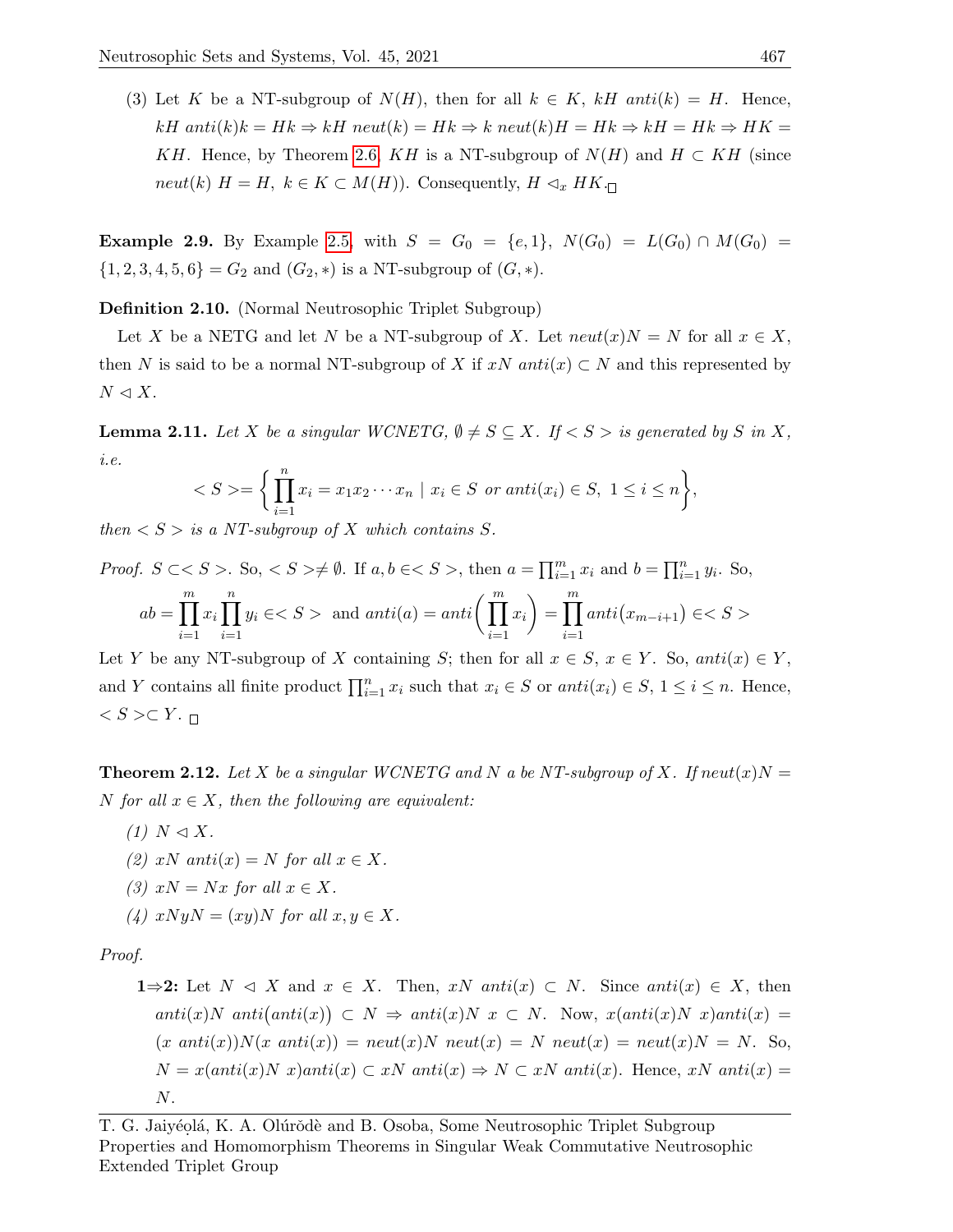- 2⇒3: xN anti(x) = N ⇒ Nx = (xN anti(x))x = xN anti(x)x = xN neut(x) = xN ⇒  $Nx = xN.$
- 3⇒4:  $xNyN = x(Ny)N = x(yN)N = (xy)NN$ . Now,  $NN \subset N$  since N is a groupoid. On the other hand,  $N = e(n)N \subset NN$  for some  $n \in N$ . Hence,  $NN = N$ . ∴  $xNyN =$  $(xy)N.$
- $4 \Rightarrow 1: xN \text{ anti}(x) = xN \text{ neutr}(n) \text{anti}(x) = xN \text{ anti}(x) \text{ neutr}(n) \subset xN \text{ anti}(x)N =$  $(x \text{ anti}(x))N = \text{neut}(x)N = N \Rightarrow xN \text{ anti}(x) \subset N \Rightarrow N \triangleleft X.$

**Remark 2.13.** Note that  $neut(x) \in N$  for all  $x \in X \Rightarrow neut(x)N \subseteq N$  but the con-verse is not necessarily true. For example, in the first WNCETG of Table [3,](#page-4-0)  $neut(x)G_1$  =  $neut(x)\{e, a, b, c\} = G_1$ , but  $neut(x) \notin G_1$  for all  $x \in G_2$ .

## Definition 2.14. (Closure of a set)

Let X be a NETG and  $\emptyset \neq S \subseteq X$  and  $Y \leq X$ . The closure of S in H will be defined by  $Cl_H(S) = \{x \in H | xS = S\}$ . If  $H = X$ , then this will simply be expressed as  $Cl(S)$ .

**Lemma 2.15.** Let  $X$  be a singular WCNETG and  $H$  a NT-subgroup of  $X$ . Then

- (1)  $Cl(H) \neq \emptyset$  and  $Cl(H)$  is a NT-subgroup of X.
- (2)  $Cl(H)$  is a NT-subgroup of  $N(H)$ .

Proof.

(1)  $Cl(H) \neq \emptyset$  ∴  $H \subseteq Cl(H)$ . Let  $x, y \in Cl(H)$ , then  $(xy)H = x(yH) = xH = H \Rightarrow$  $xy \in Cl(H)$ .

Let  $x \in Cl(H)$ , then  $xH = H \Rightarrow (neut(x)x)H = H \Rightarrow neut(x)(xH) = H \Rightarrow$  $neut(x)H = H \Rightarrow neut(x) \in Cl(H)$ . Furthermore,  $neut(x)H = H \Rightarrow (anti(x)x)H =$  $H \Rightarrow$  anti(x)(xH) = H  $\Rightarrow$  anti(x)H = H  $\Rightarrow$  anti(x)  $\in Cl(H)$  and so,  $Cl(H)$  is a NT-subgroup of  $X$ .

(2) Let  $x \in Cl(H)$ , then by (1),  $neut(x)H = H$ . More so,  $H = neut(x)H = H$  neut(x) = Hx anti $(x) = H$  anti $(x) \Rightarrow H = H$  anti $(x)$ . Thence, xH anti $(x) = H$  anti $(x) = H$ . ∴  $Cl(H)$  is a NT-subgroup of  $N(H)$ . $\Box$ 

**Example 2.16.** For the singular WCNETG  $(G, *)$  in Table [3,](#page-4-0)  $G_0 = \{e, 1\} \leq G$ , even though  $G_0$  is not a subgroup in  $(G, *)$ .  $Cl(G_0) = \{1\} \leq G$ . Furthermore, by Example [2.9,](#page-8-0) with  $H = G_0 = \{e, 1\}, N(G_0) = L(G_0) \cap M(G_0) = \{1, 2, 3, 4, 5, 6\} = G_2$  and  $(G_2, *)$  is a NTsubgroup of  $(G, *)$ . So,  $Cl(G_0) \leq (G_2, *)$ .

## **Definition 2.17.** Let  $X$  be a NETG.

T. G. Jaiyéolá, K. A. Olúrŏdè and B. Osoba, Some Neutrosophic Triplet Subgroup Properties and Homomorphism Theorems in Singular Weak Commutative Neutrosophic Extended Triplet Group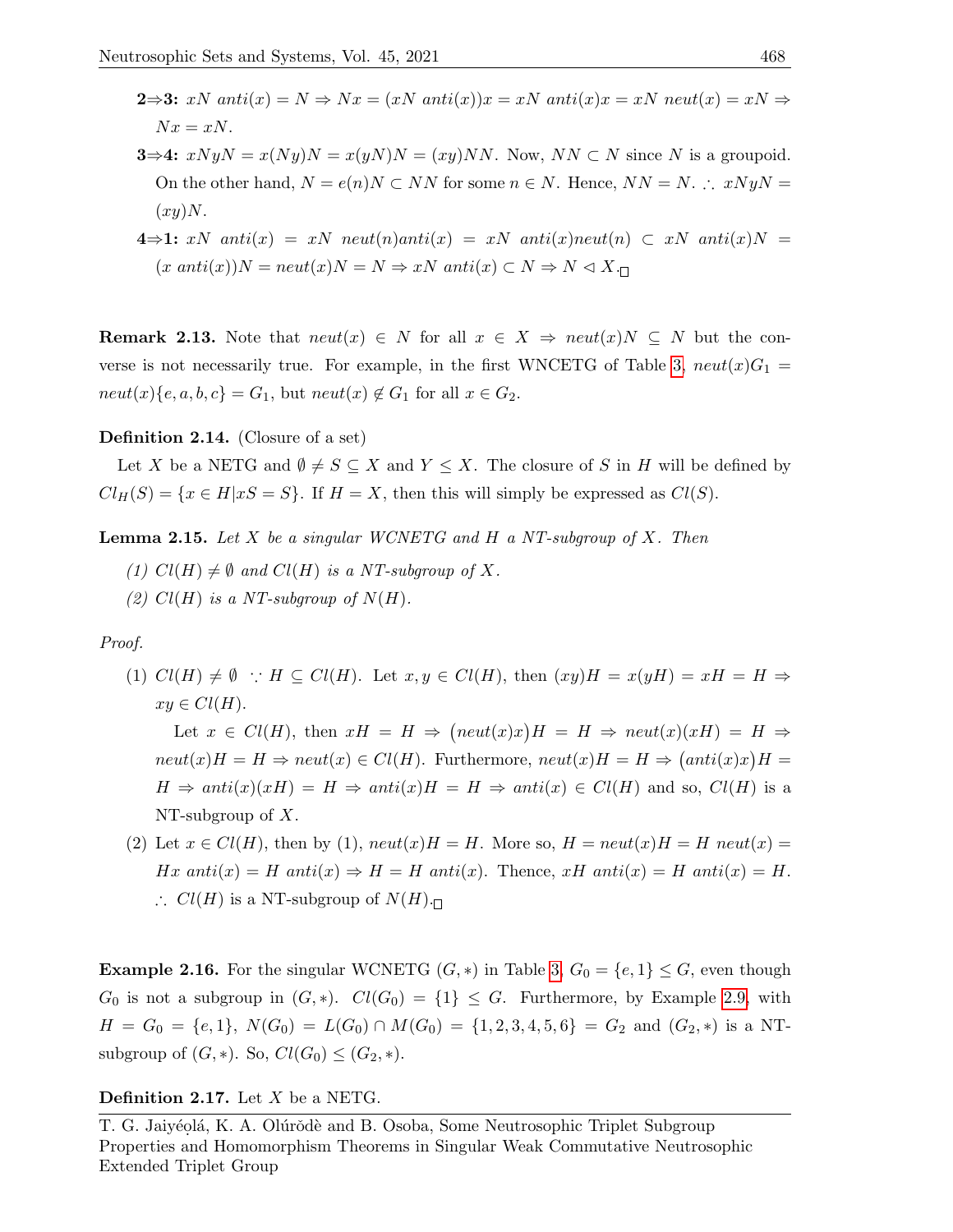- (1) If  $\emptyset \neq S \subseteq X$ , the set  $C_X(S) = \{x \in X | xs = sx \,\forall s \in S\}$  will be called the centralizer of  $S$  in  $X$ .
- (2) The set  $Z(X) = \{x \in X | xy = yx \ \forall \ y \in X\}$  will be called the center X.
- (3) Let  $Y \leq X$ . Then, Y is called a complete NT-subgroup of X if  $neut(g)y \in Y$  for all  $g \in X$  and  $y \in Y$ .

## **Lemma 2.18.** Let  $X$  be a singular WCNETG.

- (1) For any  $\emptyset \neq S \subseteq X$ ,  $C_X(S) \neq \emptyset$  and  $C_X(S)$  is a complete NT-subgroup of X for which  $neut(g) \in C_X(S)$  for all  $g \in X$ . Furthermore,  $neut(g) \in Cl(C_X(S))$  if and only if  $C_X(S) \subseteq neut(g)C_X(S)$  for all  $g \in X$ .
- (2)  $C_X(X) = Z(X) \triangleleft X \Leftrightarrow Z(X) \subseteq \text{neut}(g)Z(X)$  for all  $g \in X$ .

# Proof.

(1) Consider  $neut(g) \in X$ , for any  $g \in X$ . Observe that  $neut(g)s = s$  neut(g) for all  $s \in S$  implies that  $neut(g) \in C_X(S)$  for any  $g \in X$ . So,  $C_X(S) \neq \emptyset$ . Furthermore,  $neut(g)C_X(S) \subseteq C_X(S)$  for any  $g \in X$ . So,  $neut(g) \in Cl(C_X(S)) \Leftrightarrow C_X(S) \subseteq$  $neut(g)C_X(S)$  for all  $g \in X$ .

Let  $x, y \in C_X(S)$ , then  $xs = sx$  and  $ys = sy$  for all  $s \in S$ .

$$
(xy)s = x(ys) = x(sy) = (xs)y = (sx)y = s(xy) \Rightarrow xy \in C_X(S).
$$

$$
anti(x)s = anti(x)neut(anti(x))s = anti(x)neut(x)s = anti(x)s
$$
  $neut(x) =$ 

 $anti(x)sx \; anti(x) = anti(x)xs \; anti(x) = neutr(x)snati(x) = s \; neutr(x)anti(x) = s$ 

s neut(x)anti(x)  $\Rightarrow$  anti(x)  $\in C_X(S)$ .

So,  $C_X(S)$  is a complete NT-subgroup of X.

(2)  $C_X(X) = \{x \in X | xg = gx \ \forall \ g \in X\} = Z(X)$ . Let  $x \in Z(X)$  and  $g \in X$ , then gx anti $(g) = xg$  anti $(g) = x$  neut $(x) \in Z(X)$ . So,  $C_X(X) = Z(X) \triangleleft X \Leftrightarrow Z(X) \subseteq Y$  $neut(g)Z(X)$  based on 1.

**Example 2.19.** Consider the singular WCNETG  $(G, *)$  represented by Table [3.](#page-4-0)

- (1) Let  $S = G_0 = \{e, 1\} \leq G$ .  $C_G(G_0) = G \leq G$  and so, neut $(g) \in C_G(G_0)$  for all  $g \in G$ .  $Cl(C_G(G_0)) = Cl(G) = G_2 \leq G$ . Observe that  $neut(g) \in Cl(C_G(G_0))$  for some  $g \in G$ and so,  $neut(g) \notin Cl(C_G(G_0))$  for all  $g \in G$ .
- (2) Furthermore,  $Z(G) = \{1\} \cup G_1 \leq G$ , Now,  $xZ(G)$  anti $(x) \subset Z(G)$  for all  $x \in G$ . For all  $x \in G_2$ , note that  $neut(x)Z(G) = 1 \cdot Z(G) = Z(G)$  but for all  $x \in G_1$ ,  $neut(x)Z(G) = e \cdot Z(G) \subset Z(G)$ . So,  $neut(x)Z(G) \neq Z(G)$  for all  $x \in G$ . Hence,  $Z(G) \ntriangleleft G$ .

T. G. Jaiyéolá, K. A. Olúrŏdè and B. Osoba, Some Neutrosophic Triplet Subgroup Properties and Homomorphism Theorems in Singular Weak Commutative Neutrosophic Extended Triplet Group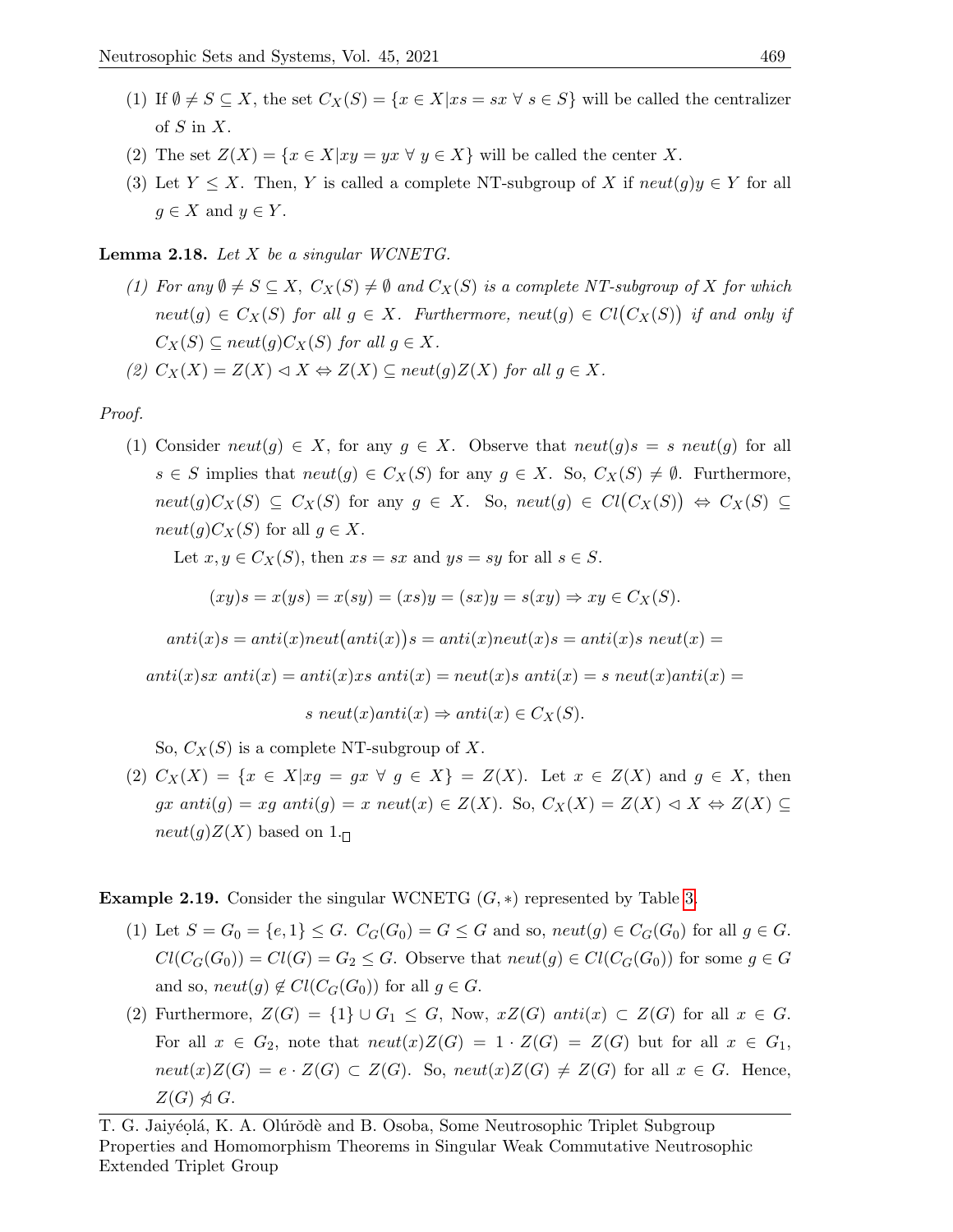(3) Given any group G with subgroup H and normal subgroup  $K, G$  is a WCNETG with complete NT-subgroup  $H$  and normal NT-subgroup  $K$ .

<span id="page-11-0"></span>**Definition 2.20.** Let  $X$  be a NETG.

- (1) If  $neut(a)b = neut(a)c$  implies that  $b = c$  for all  $a, b \in X$ , then X is said to be neutro-left cancellative.
- (2) If b neut(a) = c neut(a) implies that  $b = c$  for all  $a, b \in X$ , then X is said to be neutro-right cancellative.
- (3) Let H be a NT-subgroup of X. H is said to be right self cancellative in X if  $xH = H$ implies  $x \in H$  for all  $x \in X$ . This will sometimes be represented as  $H \leq_{\text{rsc}} X$ .
- (4) Let H be a NT-subgroup of X. H is said to be left self cancellative in X if  $Hx = H$ implies  $x \in H$  for all  $x \in X$ . This will sometimes be represented as  $H \leq_{\text{loc}} X$ .
- (5) Let H be a NT-subgroup of X. H is said to be a semi-strong NT-subgroup of X if  $neut(x) \in H$  for all  $x \in X$ . This will sometimes be represented as  $H \leq_{ss} X$ .
- (6) For  $Y, Z \leq X, Y$  will be said to be Z-neutro-solvable in X if for any  $x \in X$  and  $y \in Y$ ,  $neut(x)y \in Z \Rightarrow y \in Z$ .

Remark 2.21. In a WCNETG, neutro-left cancellation and neutro-right cancellation are equivalent. In a NETG, left self cancellation and right self cancellation are equivalent for any given normal NT-subgroup. The use of 'semi-strong' in Definition [2.20](#page-11-0) is based on the use of 'strong' in Definition 5 of [\[9\]](#page-27-14).

<span id="page-11-1"></span>**Example 2.22.** Consider the singular WCNETG  $(G, *)$  represented by Table [3.](#page-4-0)

- (1) Based on Table [1](#page-4-0) representing  $(G_1, *_1), (G_1, *)$  is a subgroup (hence, NT-subgroup)of  $(G, *)$  but  $G_1 \nleq_{\text{rsc}} G$  because  $xG_1 = G_1 \npreceq x \in G_1$  for all  $x \in G$ . Similarly,  $G_1 \nleq_{\text{lsc}} G$ . On the hand, based on Table [2](#page-4-0) representing  $(G_2, *_2), (G_2, *)$  is a subgroup (hence, NT-subgroup) of  $(G, *)$ . Whereas,  $G_2 \leq_{\text{rsc}} G$  and  $G_2 \leq_{\text{lsc}} G$ . These difference between  $G_1$  and  $G_2$  shows that the notions of right self cancellation and left self cancellation NT-subgroup is peculiar in NETG and not trivial from the point of view classical group. This is because, even though,  $G_0 = \{e, 1\}$  is not a subgroup of G, it is right self cancellative and left self cancellative.
- (2)  $G_1$  and  $G_2$  are subgroups (hence, NT-subgroup) of  $(G, *)$ , but they are not semistrong NT-subgroup of G because  $neut(x) \notin G_1$  for all  $x \in G_2$  and  $neut(x) \notin G_2$  for all  $x \in G_1$ . Thus, the concept semi-strong NT-subgroup is peculiar in NETG and not trivial from the point of view classical group. This is because, even though  $G_0 = \{e, 1\}$ is not a subgroup of  $G$ , it is a semi-strong NT-subgroup of  $G$ . In addition, despite the fact that  $G_1^1 = \{1\} \cup G_1$  and  $G_2^e = \{e\} \cup G_2$  are not subgroups of  $G, G_1^1 \leq_{ss} G$  and  $G_2^e \leq_{\rm ss} G$ .

T. G. Jaiyéolá, K. A. Olúrŏdè and B. Osoba, Some Neutrosophic Triplet Subgroup Properties and Homomorphism Theorems in Singular Weak Commutative Neutrosophic Extended Triplet Group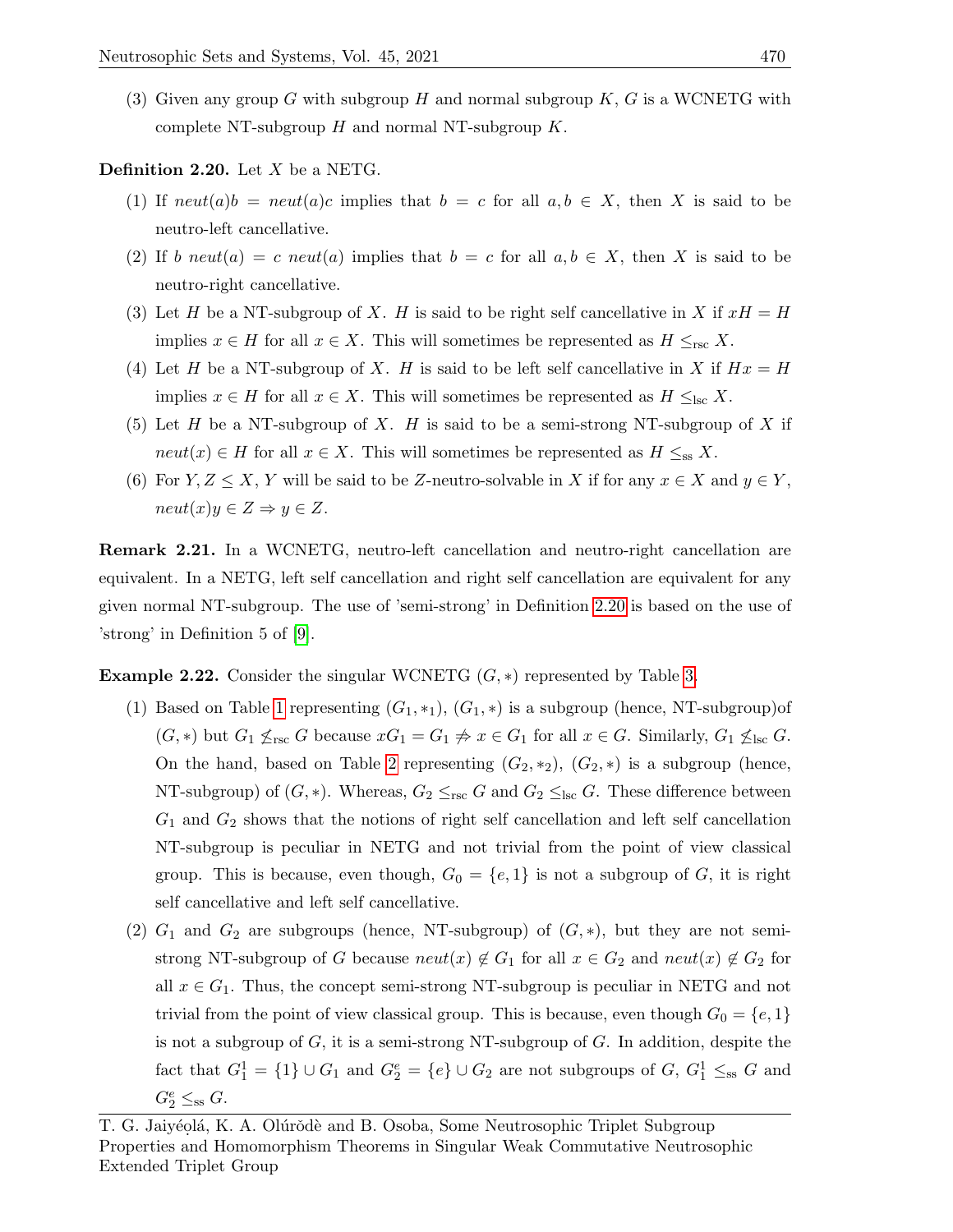- (3) Since  $G_2 \leq_{\text{rsc}} G$ , then it can be observed that  $Cl(G_2) = G_2$ .
- (4) We shall now see that the notion of 'neutro solvability' in NETG is not subgroup biased as the case is in classical groups.
	- (a) Even though  $G_0 = \{e, 1\}$  is a NT-subgroup of X and not a subgroup of X, it is both  $G_2^e$ -neutro solvable and  $G_1^1$ -neutro solvable in G.
	- (b)  $G_1$  and  $G_2$  are subgroups of  $G: G_2$  is not  $G_1$ -neutro solvable in X, but  $G_1$  is  $G_2$ -neutro solvable in  $G$ .
	- (c)  $G_1^1$  and  $G_2^e$  are not subgroups of  $G$ :  $G_2^e$  is not  $G_1^1$ -neutro solvable in  $G$ , but  $G_1^1$  is  $G_2^e$ -neutro solvable in G.

**Lemma 2.23.** Let X be a NETG such that  $Y, Z \leq X$ .

- (1)  $Y \leq_{rsc} X$  if and only if  $Cl(Y) \subseteq Y$ .
- (2)  $Cl(Y) \cap Cl(Z) \subseteq Cl(Y \cap Z) \Leftrightarrow xY \cap xZ = x(Y \cap Z)$  for all  $x \in X$ .
- $(3)$  Let X be a singular NETG. If any of the following is true:
	- (a) Y is Z-neutro-solvable in X and  $Z \triangleleft X$  or  $Z \leq_{ss} X$  or neut $(x) \in Cl(Z)$  for all  $x \in X$ ;
	- (b) Z is Y-neutro-solvable in X and  $Y \triangleleft X$  or  $Y \leq_{ss} X$  or neut $(x) \in Cl(Y)$  for all  $x \in X$ ;

then,  $xY \cap xZ = x(Y \cap Z)$  for all  $x \in X$  and  $Cl(Y) \cap Cl(Z) \subseteq Cl(Y \cap Z)$ .

### Proof.

(1) Let  $Y \leq_{\text{rsc}} X$ , then for any  $x \in X$ ,  $xY = Y \Rightarrow x \in Y$ . Let  $x \in Cl(Y)$ , then  $xY = Y \Rightarrow x \in Y$ . So,  $Cl(Y) \subseteq Y$ .

Conversely, let  $x \in Cl(Y)$ , then  $xY = Y$ . Since  $Cl(Y) \subseteq Y$ , then,  $x \in Y$ . Thus, for any  $x \in X$ ,  $xY = Y \Rightarrow x \in Cl(Y) \Rightarrow x \in Y$ . Thence,  $Cl(Y) \subseteq Y$ .

(2) If  $Cl(Y) \cap Cl(Z) \subseteq Cl(Y \cap Z)$ , then  $x \in Cl(Y) \cap Cl(Z) \Rightarrow x \in Cl(Y \cap Z)$ . So,  $x \in Cl(Y) \Rightarrow xY = Y$  and  $x \in Cl(Z) \Rightarrow xZ = Z$  for all  $x \in X$  and  $x(Y \cap Z) = Y \cap Z$ for all  $x \in X$ . Thus,  $x(Y \cap Z) = Y \cap Z = xY \cap xZ = Y \cap Z$  for all  $x \in X$ .

Conversely, let  $xY \cap xZ = x(Y \cap Z)$  for all  $x \in X$ , then  $x \in Cl(Y) \cap Cl(Z) \Rightarrow Y \cap xZ =$  $Y \cap Z$  for all  $x \in X$  will give  $x(Y \cap Z) = Y \cap Z$  for all  $x \in X \Rightarrow x \in Cl(Y \cap Z)$ . Therefore,  $Cl(Y) \cap Cl(Z) \subseteq Cl(Y \cap Z)$ .

(3) The proof of  $x(Y \cap Z) \subseteq xY \cap xZ$  is routine while the proof of  $xY \cap xZ \subseteq x(Y \cap Z)$ requires the conditions in (a) or (b). The last part follows from  $2 \eta$ 

### Example 2.24.

- (1) As mentioned in Example [2.22,](#page-11-1)  $G_0 = \{1, e\} \leq_{\text{rsc}} X$  and  $Cl(G_0) = \{1\} \subset G_0$ .
- (2)  $Cl(G_2^e) = G_2$  and  $Cl(G_1^1) = \{1\}$ , so  $Cl(G_1^1) \cap Cl(G_2^e) = \{1\} = Cl(G_0) = Cl(G_1^1 \cap G_2^e)$ .

T. G. Jaiyéolá, K. A. Olúrŏdè and B. Osoba, Some Neutrosophic Triplet Subgroup Properties and Homomorphism Theorems in Singular Weak Commutative Neutrosophic Extended Triplet Group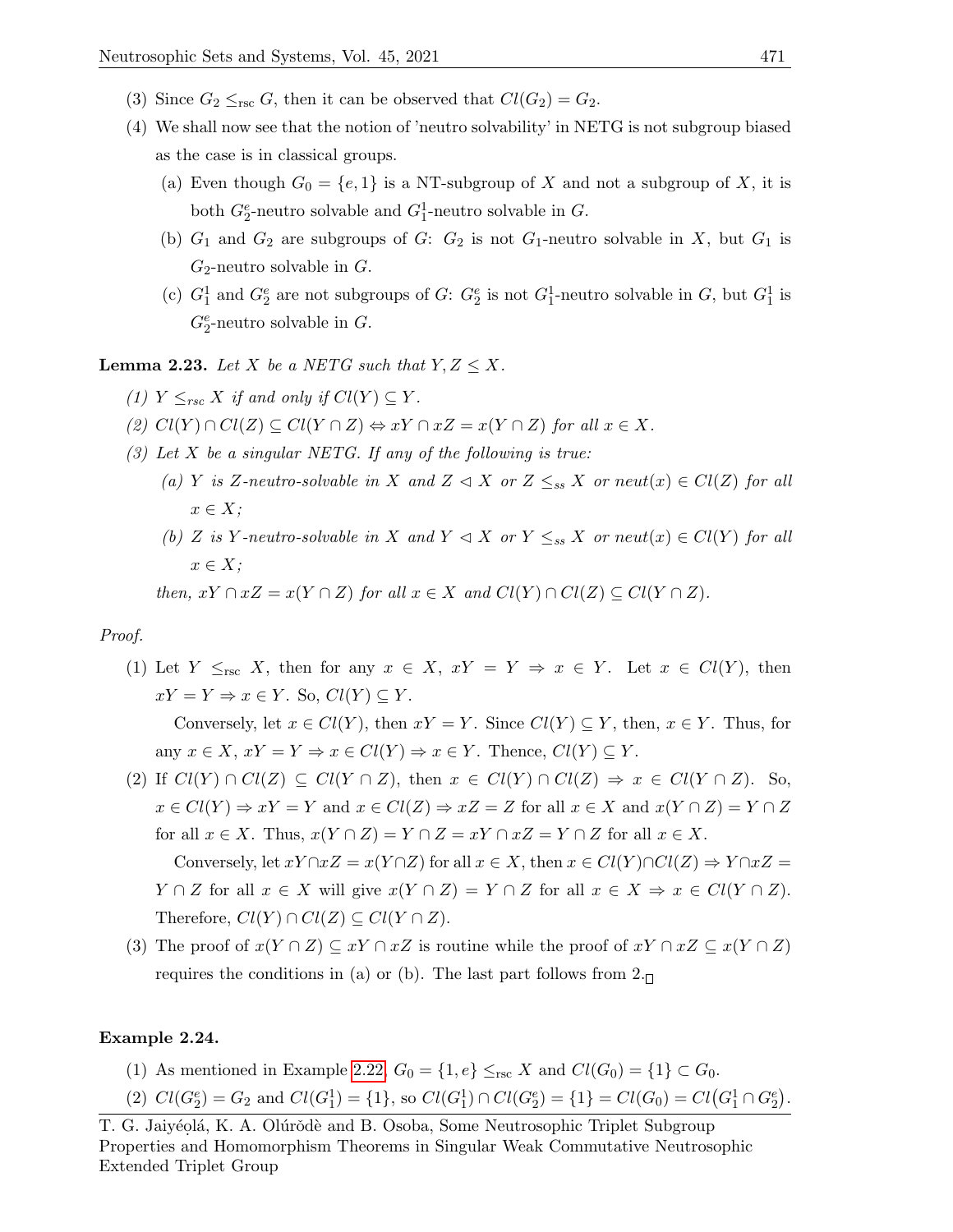(3) By Example [2.22\(](#page-11-1)2)(4):  $G_0 = \{e, 1\}$  is both  $G_2^e$ -neutro solvable and  $G_1^1$ -neutro solvable in G, and,  $G_1^1 \leq_{ss} G$  and  $G_2^e \leq_{ss} G$ . So,  $xY \cap xZ = x(Y \cap Z)$  for all  $x \in X$  and  $Cl(Y) \cap Cl(Z) \subseteq Cl(Y \cap Z)$  for the pairings:  $Y = G_0$  and  $Z = G_1^1$ ;  $Y = G_0$  and  $Z=G_2^e$ .

### 2.3. Neutrosophic Triplet Group Homomorphism

Let X and Y be NETGs and let  $\phi: X \to Y$ . Then,  $\phi$  is called a neutro-homomorphism if  $\phi(xy) = \phi(x)\phi(y)$  for all  $x, y \in X$ . If a neutro-homomorphism is a mono (epi), then, it is called a neutro-monomorphism (neutro-epimorphism). If a neutro-homomorphism is a bijection, then, it is called a neutro-isomorphism. In such a case,  $X$  and  $Y$  are said to be neutro-isomorphic (or simply isomorphic) and this will be written as  $X \cong Y$ .

 $\ker \phi = \{x \in X | \phi(x) = \text{neut}(y) \text{ for some } y \in Y \}$  and  $\text{Im}(\phi) = \{y \in Y | \phi(x) = y \text{ for some } x \in X \}.$ 

<span id="page-13-0"></span>**Theorem 2.25.** Let X be a singular WCNETG and  $N \triangleleft X$ . Then

- (1)  $X/N = \{xN|x \in X\}$  is a group.
- (2) The mapping  $\phi: X \to X/N$   $\uparrow x \mapsto xN$  is a neutro-epimorphism.
- (3) Let  $NT(X)$  and  $NT(X/N)$  represent the set of all NTs of X and  $X/N$  respectively, i.e.

$$
NT(X) = \{(x, neut(x), anti(x)) \mid x \in X\} \text{ and}
$$
  

$$
NT(X/N) = \{(xN, neut(xN), anti(xN)) \mid xN \in X/N\}.
$$

Then, there exists a binary operation  $\odot$  on  $NT(X)$  and  $NT(X/N)$ , and a mapping  $\alpha$ :  $NT(X) \rightarrow NT(X/N)$  such that

- (a)  $NT(X)$  is a singular WCNETG and  $NT(X/N)$  is a group.
- (b)  $\alpha$  is a neutro-epimorphism if  $X/N$  is an abelian group.
- (4) ker  $\phi = Cl(N)$  and

$$
\ker \alpha = \Big(Cl(N),neut\big(Cl(N)\big),anti\big(Cl(N)\big)\Big) = \Big(\ker \phi,neut\big(\ker \phi\big),anti\big(\ker \phi\big)\Big).
$$

Proof.

(1) Closure: By Theorem [2.12\(](#page-8-1)4),  $xNyN = (xy)N$  for all  $x, y \in X$ . **Associativity:** By repeated use of Theorem [2.12\(](#page-8-1)4),  $(xNyN)zN = xN(yNzN)$  for all  $x, y, z \in X$ . **Identity:** Let  $neut(xN) = neut(x)N = N$ . Then,  $neut(xN)xN = neut(x)NxN =$  $(new(x)x)N = xN$  and  $xN$  neut $(xN) = xN$  neut $(x)N = (x \text{ neut}(x))N = xN$ . **Inverse:** Let  $anti(xN) = anti(x)N$ . Then,  $anti(xN)xN = anti(x)NxN =$  $(\text{anti}(x)x)N = \text{neut}(x)N = N \text{ and } xN \text{ anti}(xN) = xN \text{ anti}(x)N =$  $(x \text{ anti}(x))N = \text{neut}(x)N = N.$ 

T. G. Jaiyéolá, K. A. Olúrŏdè and B. Osoba, Some Neutrosophic Triplet Subgroup Properties and Homomorphism Theorems in Singular Weak Commutative Neutrosophic Extended Triplet Group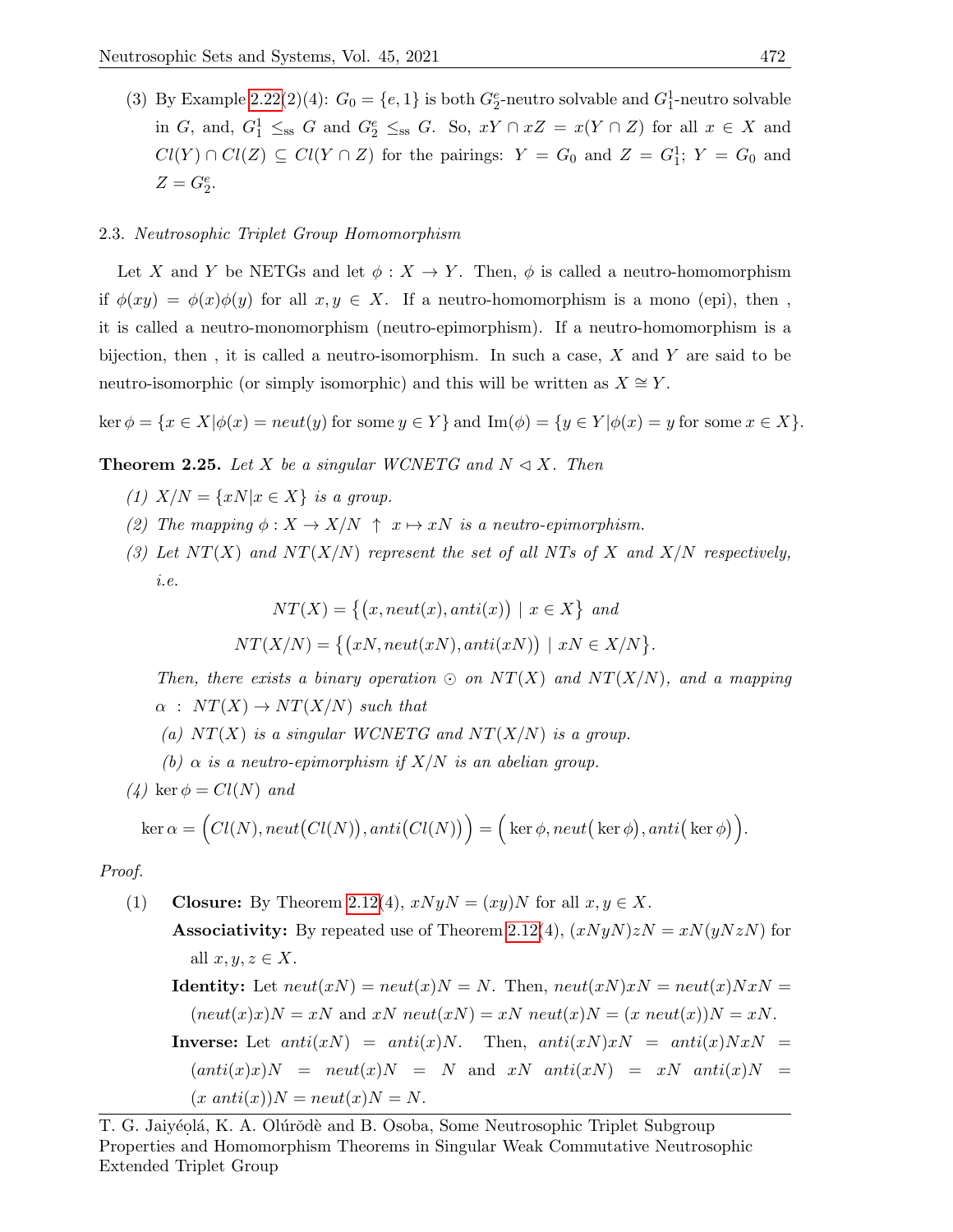- ∴  $X/N$  is a group.
- (2) By definition,  $\phi$  is onto and for all  $x, y \in X$ ,  $\phi(xy) = (xy)N = xNyN = \phi(x)\phi(y)$ . Thus,  $\phi$  is a neutro-epimorphism.
- (3) Define  $\odot$  on  $NT(X)$  as follows:

 $(x, neut(x),anti(x)) \odot (y, neut(y),anti(y)) = (xy, neut(y)neut(x), anti(y)anti(x)).$ 

Closure:  $(x, neut(x),anti(x)) \odot (y, neut(y),anti(y)) = (xy, neut(xy), anti(xy)) \in$  $NT(X)$ .

**Neutral and Opposite:** Define the neutral of  $(x, neut(x), anti(x))$  as follows:

 $neut(x,neut(x),anti(x)) = (neut(x),neut(x),neut(x)).$  Then

 $neut(x, neut(x),anti(x)) = (neut(x), neut(new(x)),anti(new(x))) \in NT(X).$ 

On the other hand, define the opposite of  $(x, neut(x), anti(x))$  as follows:

 $anti(x, neut(x), anti(x)) = (anti(x), neut(x), x)$ . Then,

 $anti(x,neut(x),anti(x)) = (anti(x),neut(anti(x)),anti(anti(x))) \in NT(X)$ . Now

 $LHS = (x, neut(x),anti(x)) \odot neut(x, neut(x),anti(x)) = (x, neut(x),anti(x)) \odot$ 

 $(\textit{neut}(x), \textit{neut}(\textit{neut}(x)), \textit{anti}(\textit{neut}(x))) = (x \textit{neut}(x), \textit{neut}(x \textit{neut}(x)), \textit{anti}(x \textit{neut}(x)))$  $=(x, neut(x), anti(x))$ . Similarly,

RHS = 
$$
neut(x, neut(x), anti(x)) \odot (x, neut(x), anti(x)) = (x, neut(x), anti(x)).
$$
  
\nLHS =  $(x, neut(x), anti(x)) \odot anti(x, neut(x), anti(x)) = (x, neut(x), anti(x)) \odot$   
\n $(anti(x), neut(anti(x)), anti(anti(x))) = (x, anti(x), neut(x, anti(x)), anti(x, anti(x)))$   
\n $= (neut(x), neut(neut(x)), anti(neut(x))) = new(x, neut(x), anti(x)).$  Similarly,  
\nRHS =  $anti(x, neut(x), anti(x)) \odot (x, neut(x), anti(x)) = neut(x, neut(x), anti(x)).$   
\n $\therefore$   $((x, neut(x), anti(x)), neut(x, neut(x), anti(x)), anti(x, neut(x), anti(x)))$   
\nforms a neutrosophic triplet for  $(x, neut(x), anti(x)) \in NT(X)$  and so,  $NT(X)$  is  
\na neurotrophic triplet set.  
\n**Associativity:** LHS =  $((x, neut(x), anti(x)) \odot (y, neut(y), anti(y))) \odot$   
\n $(z, neut(z), anti(z)) = (xy, neut(xy), anti(xy)) \odot (z, neut(z), anti(z)) =$   
\n $(xy \cdot z, neut(xy \cdot z), anti(xy \cdot z)).$  Similarly, RHS =  $(x, neut(x), anti(x)) \odot$   
\n $((y, neut(y), anti(y)) \odot (z, neut(z), anti(x))) \odot$   
\n $((y, neut(y), anti(y)) \odot (z, neut(z), anti(z))) = (x \cdot yz, neut(x \cdot yz), anti(x \cdot yz))$   
\nSo,  $NT(X)$  is a NETG.

T. G. Jaiyéolá, K. A. Olúrŏdè and B. Osoba, Some Neutrosophic Triplet Subgroup Properties and Homomorphism Theorems in Singular Weak Commutative Neutrosophic Extended Triplet Group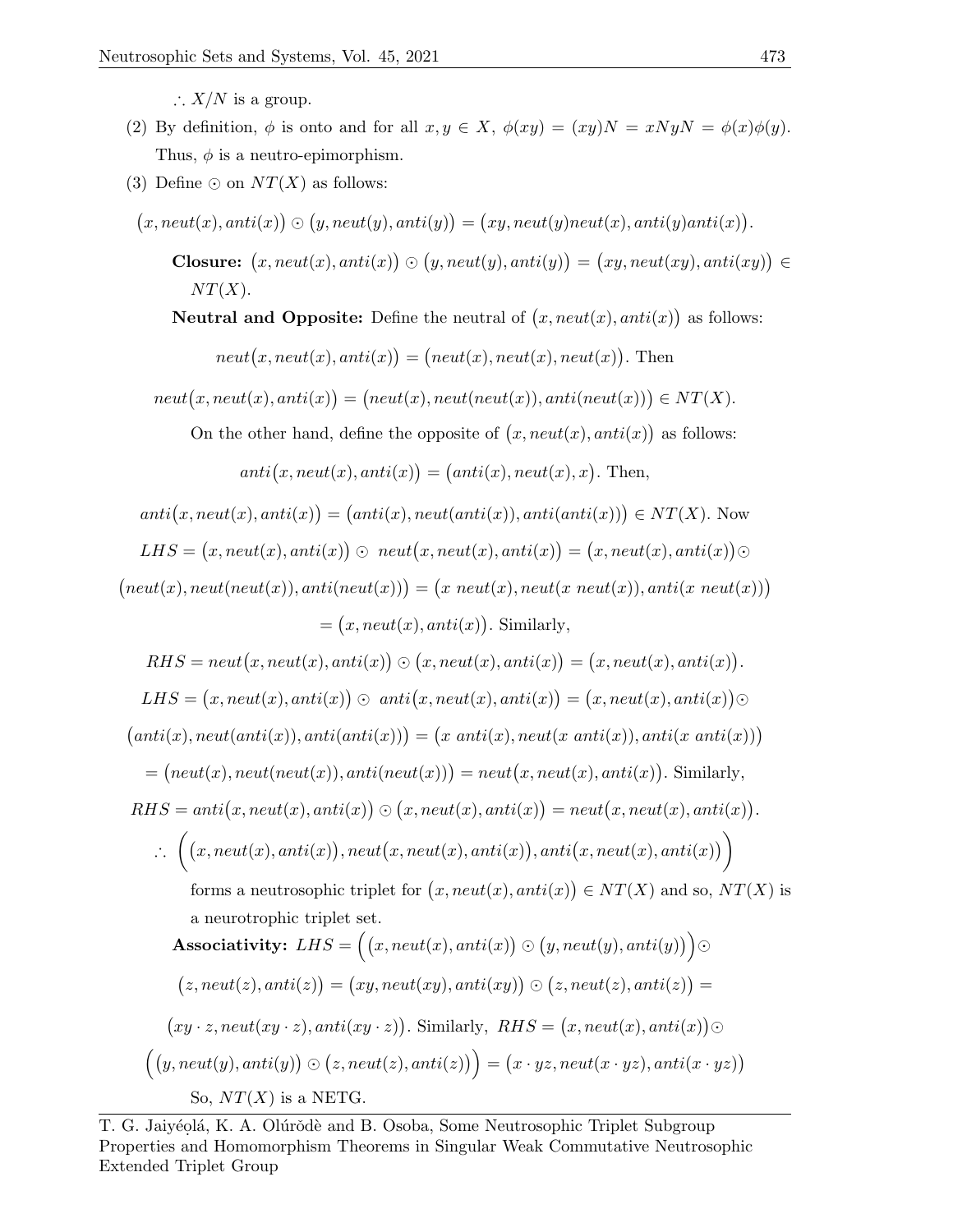Weak Commutativity:

- $LHS = neut(x, neut(x),anti(x)) \odot (y, neut(y),anti(y)) =$ 
	- $\big(neut(x), neut(neut(x)),anti(neut(x))\big) \odot (y, neut(y),anti(y)) =$

 $\big(neut(x)y, neut(neut(x)y),anti(neut(x)y)\big) =$ 

 $(y \; \textit{neut}(x), \textit{neut}(y \; \textit{neut}(x)), \textit{anti}(y \; \textit{neut}(x))) = (y, \textit{neut}(y), \textit{anti}(y)) \odot$ 

 $neut(x, neut(x), anti(x)) = RHS.$ 

Singularity:  $anti(x, neut(x), anti(x))$  is unique for each  $(x, neut(x), anti(x)) \in$  $NT(X)$ .

∴  $NT(X)$  is a singular WCNETG.

(4) ker 
$$
\phi = \{x \in X | \phi(x) = neut(yN), yN \in X/N\} = \{x \in X | \phi(x) = neut(y)N = N, y \in X\} = Cl(N).
$$

$$
\ker \alpha = \left\{ (x, neut(x), anti(x)) \in NT(X) | (x, neut(x), anti(x)) = neut(x, neut(x), anti(x)) \right\}
$$

$$
= \left\{ (x, neut(x), anti(x)) \in NT(X) | (xN, N, anti(xN)) = (N, N, N) \right\}
$$

$$
= \left\{ (x, neut(x), anti(x)) \in NT(X) | xN = N \text{ and } anti(xN) = N \right\}
$$

$$
= \left\{ (x, neut(x), anti(x)) \in NT(X) | x \in Cl(N) \text{ or } x \in \ker \phi \right\}
$$

$$
= \left( Cl(N), neut(Cl(N)), anti(Cl(N)) \right) = \left( \ker \phi, neut(\ker \phi), anti(\ker \phi) \right) \square
$$

#### 2.4. Isomorphism Theorems for Singular WCNETG

We are now ready to establish the first, second and third neutro-isomorphism theorems, neutro-correspondence theorem and the neutro-Zassenhaus Lemma (Neutro-Butterfly Theorem).

#### <span id="page-15-0"></span>Theorem 2.26. (First Neutro-Isomorphism Theorem for Singular WCNETG)

Let X and Y be singular WCNETGs and let  $\phi: X \to Y$  be a a neutro-homomorphism.

- (1) (a) ker  $\phi$  is a complete NT-subgroup of X.
	- (b) ker  $\phi \lhd_x X$  for all  $x \in X$ .
	- (c) ker  $\phi \triangleleft X \Leftrightarrow \ker \phi \subset \text{neut}(x) \ker \phi$  for all  $x \in X$ .
- (2) Im( $\phi$ ) is a NT-subgroup of Y and if K is a NT-subgroup of Y, then  $\emptyset \neq \phi^{-1}(K)$  is a NT-subgroup of X.
- (3) If Y is neutro-left (neutro-right) cancellative and ker  $\phi \subset \text{neut}(x)$  ker  $\phi$  for all  $x \in$ X, then  $X/\text{ker }\phi \cong \text{Im}(\phi)$ . Hence, if in addition,  $\phi$  is a neutro-epimorphism, then  $X/\ker \phi \cong Y$ .

*Proof.* Let  $\phi: X \to Y$  be a neutro-homomorphism, then  $\phi(xy) = \phi(x)\phi(y)$  for all  $x, y \in X$ .

T. G. Jaiyéolá, K. A. Olúrŏdè and B. Osoba, Some Neutrosophic Triplet Subgroup Properties and Homomorphism Theorems in Singular Weak Commutative Neutrosophic Extended Triplet Group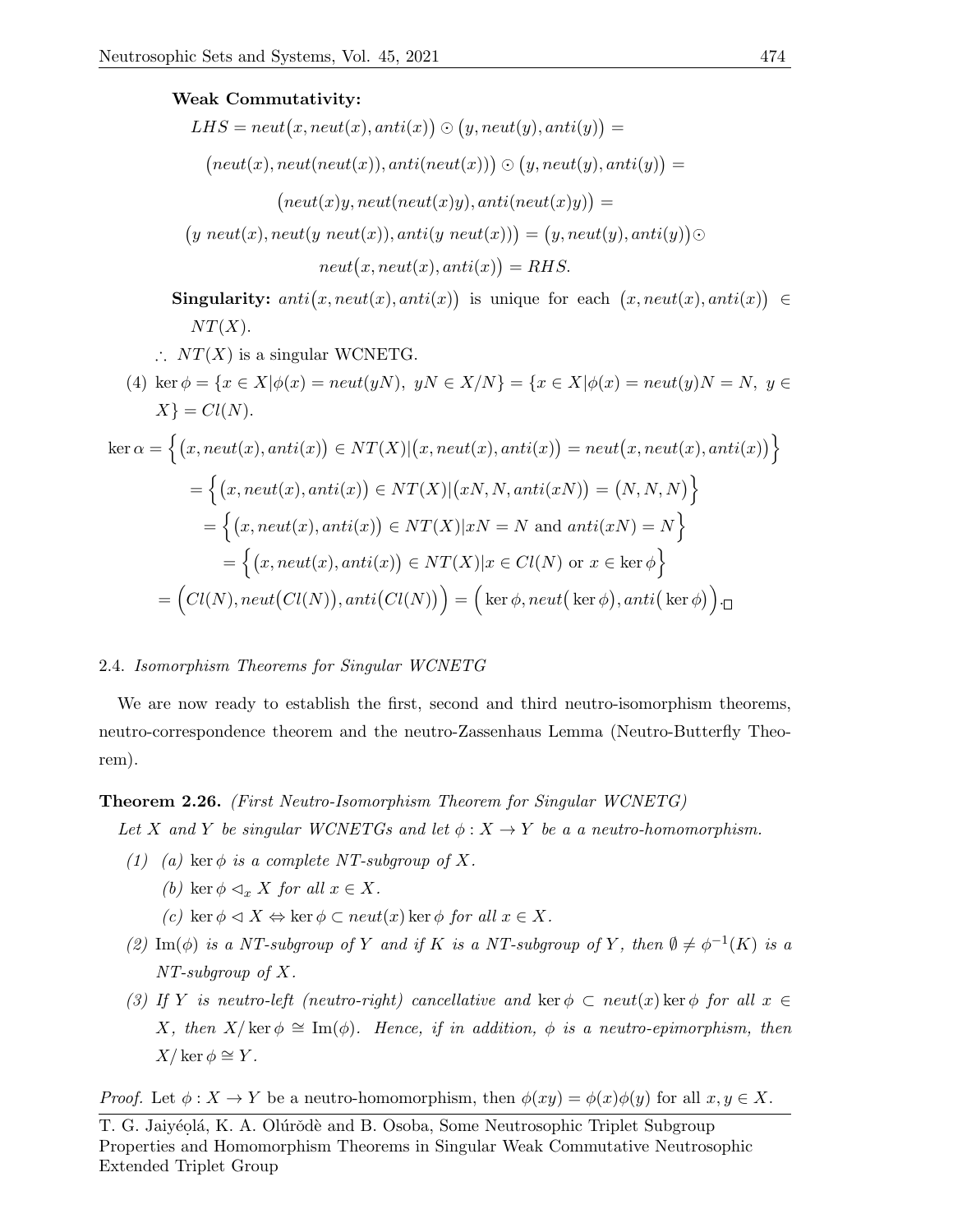(1) Put  $y = neutr(x)$  in  $\phi(xy) = \phi(x)\phi(y)$  to get  $\phi(x \text{ neutr}(x)) = \phi(x)\phi(\text{ neutr}(x)) \Rightarrow \phi(x) =$  $\phi(x)\phi(new(x)).$  Also, put  $y = neut(x)$  in  $\phi(yx) = \phi(y)\phi(x)$  to get  $\phi(new(x)x) =$  $\phi(new(x))\phi(x) \Rightarrow \phi(x) = \phi(new(x))\phi(x)$ . Thus,  $\phi(new(x)) = neut(\phi(x))$  for all  $x \in X$ . So, ker  $\phi \neq \emptyset$ .

Let  $a, b \in \text{ker } \phi$ , then  $\phi(a) = \text{neut}(g)$  and  $\phi(b) = \text{neut}(h)$  for some  $g, h \in Y$ . Then,  $\phi(ab) = \phi(a)\phi(b) = neutr(g)neut(h) = neutr(gh) \Rightarrow ab \in \text{ker }\phi.$ 

Put  $y = anti(x)$  in  $\phi(xy) = \phi(x)\phi(y)$  to get  $\phi(x \text{ anti}(x)) = \phi(x)\phi(\text{anti}(x)) \Rightarrow$  $\phi(neut(x)) = \phi(x)\phi(anti(x)) \Rightarrow neut(\phi(x)) = \phi(x)\phi(anti(x)).$  Also, put  $y =$  $anti(x)$  in  $\phi(yx) = \phi(y)\phi(x)$  to get  $\phi(anti(x)x) = \phi(anti(x))\phi(x) \Rightarrow \phi(neut(x)) =$  $\phi(anti(x))\phi(x) \Rightarrow neut(\phi(x)) = \phi(anti(x))\phi(x)$ . Thus,  $\phi(anti(x)) = anti(\phi(x))$  for all  $x \in X$ .

Now, let  $x \in \text{ker }\phi$ , then  $\phi(x) = \text{neut}(y)$  for some  $y \in Y$ . Using the above result,  $\phi(anti(x)) = anti(\phi(x)) = anti(neut(y)) = neutr(y) \Rightarrow anti(x) \in \text{ker }\phi \text{ for all } x \in X.$ Thus, ker  $\phi$  is a NT-subgroup of X. Furthermore, for any  $g \in X$  and  $x \in \text{ker } \phi$ ,

$$
\phi(gx \text{ anti}(g)) = \phi(g)\phi(x)\phi(\text{anti}(g)) = \phi(g)\text{neut}(y)\text{anti}(\phi(g)) = \text{neut}(y)\phi(g) \text{ anti}(\phi(g))
$$

$$
= \text{neut}(y)\text{neut}(\phi(g)) = \text{neut}(y\phi(g)) \Rightarrow gx \text{ anti}(g) \in \text{ker }\phi.
$$

Also, for any  $g \in X$ ,  $\phi(new(g)) = neut(\phi(g)) \Rightarrow neut(g) \in \text{ker }\phi$ . Thus,  $\text{ker }\phi$  is a complete NT-subgroup of X, ker  $\phi \lhd_x X$  for all  $x \in X$  and therefore, ker  $\phi \lhd X \Leftrightarrow$  $\ker \phi \subset \text{neut}(x) \ker \phi$  for all  $g \in X$ .

(2) For any  $g \in X$ ,  $\phi(new(t(g)) = neut(\phi(g)) \in \text{Im}(\phi)$ . So,  $\text{Im}(\phi) \neq \emptyset$ . Let  $x', y' \in \text{Im}(\phi)$ , then  $x' = \phi(x)$  and  $y' = \phi(y)$ . Thus,  $x'$  anti $(y') = \phi(x)$ anti $(\phi(y)) = \phi(x)\phi(anti(y))$  $\phi(x \text{ anti}(y)) \in \text{Im}(\phi)$ . So,  $\text{Im}(\phi)$  is a NT-subgroup of Y.

If K is a NT-subgroup of Y, then  $\emptyset \neq \phi^{-1}(K) = \{x \in X : \phi(x) \in K\}.$ 

Let  $x, y \in \phi^{-1}(K)$ , then there exist  $x', y' \in K$  such that  $x' = \phi(x)$  and  $y' =$  $\phi(y)$ . Thus, x' anti $(y') = \phi(x)$ anti $(\phi(y)) = \phi(x)\phi(anti(y)) = \phi(x \text{ anti}(y)) \in K \Rightarrow$ x anti $(y) \in \phi^{-1}(K)$ . So,  $\phi^{-1}(K)$  is a NT-subgroup of X.

(3) Let  $\psi: X/\ker \phi \to \text{Im}(\phi) \uparrow \psi(x \ker \phi) = \phi(x)$  for each  $x \in X$ . Well Defined: For any  $x, y \in X$ ,

$$
x \ker \phi = y \ker \phi \Rightarrow anti(y \ker \phi)x \ker \phi = anti(y \ker \phi)y \ker \phi \Rightarrow
$$

$$
(anti(y)x) \ker \phi = \ker \phi \Rightarrow anti(y)xr = s, r, s \in \ker \phi \Rightarrow \phi(anti(y)xr) = \phi(s) \Rightarrow
$$

$$
\phi\bigl(anti(y)x\bigr)\phi(r)=\phi(s)\Rightarrow\phi\bigl(anti(y)x\bigr)neut(r')=neut(s'),\ r',s'\in Y\Rightarrow
$$

$$
\phi(anti(y)x)neut(r')anti(neut(r')) = neut(s')anti(neut(r')) \Rightarrow
$$

$$
\phi\bigl(anti(y)x\bigr)neut(r')=neut(s')neut(r')\Rightarrow \phi\bigl(anti(y)x\bigr)neut(r')=neut(s'r')\Rightarrow
$$

$$
anti(\phi(y))\phi(x)neut(r') = neut(s'r') \Rightarrow \phi(y)anti(\phi(y))\phi(x)neut(r') =
$$

T. G. Jaiyéolá, K. A. Olúrŏdè and B. Osoba, Some Neutrosophic Triplet Subgroup Properties and Homomorphism Theorems in Singular Weak Commutative Neutrosophic Extended Triplet Group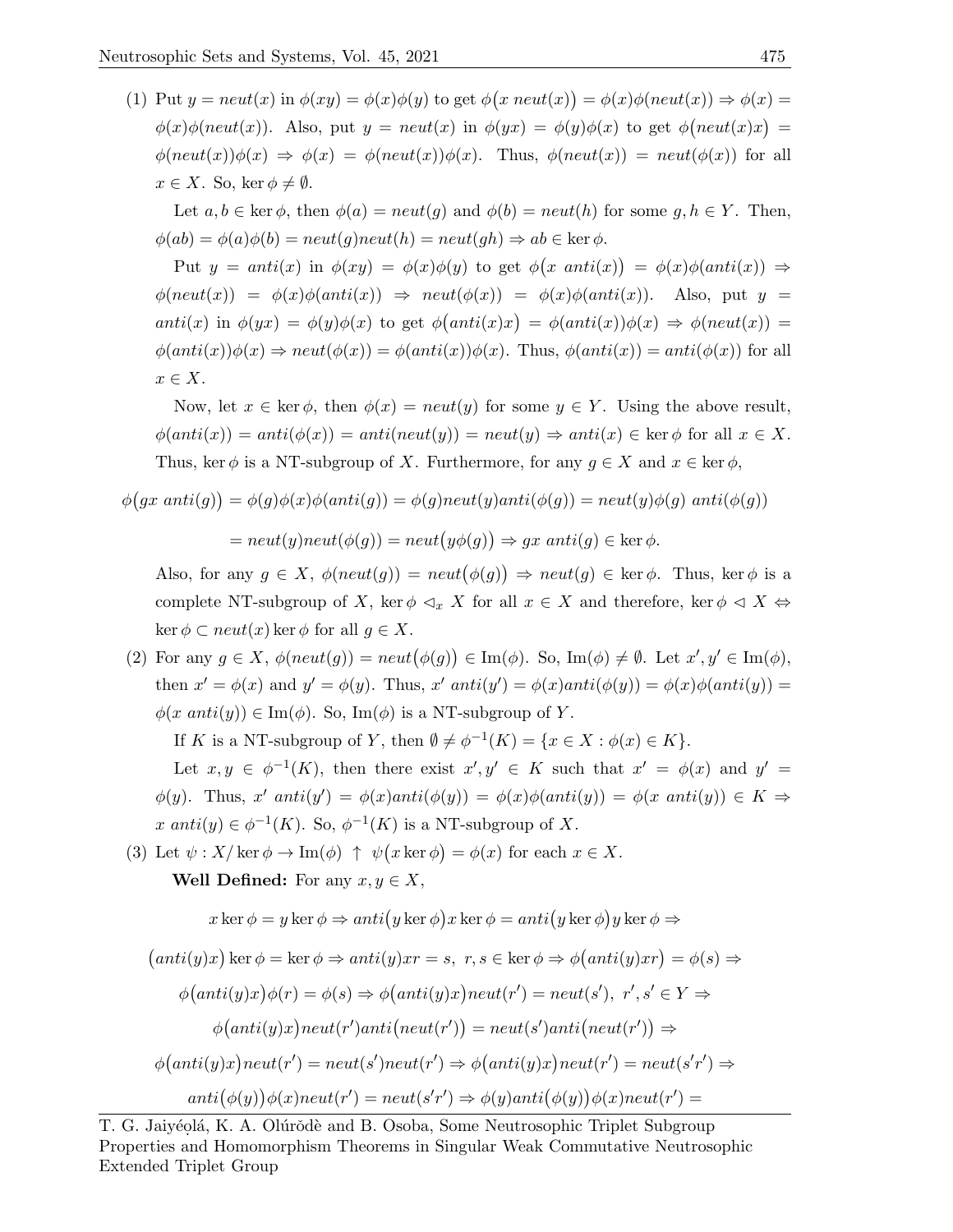$$
\phi(y)neut(s'r') \Rightarrow neut(\phi(y))\phi(x)neut(r') = \phi(y)neut(s'r') \Rightarrow
$$
  

$$
\phi(x)neut(\phi(y))neut(r') = \phi(y)neut(s'r') \Rightarrow \phi(x)neut(\phi(y)r') = \phi(y)neut(s'r')
$$
  

$$
\Rightarrow \phi(x) = \phi(y) \Rightarrow \psi(x \ker \phi) = \psi(y \ker \phi).
$$

without out loss of generality, we take  $neut(\phi(y)r') = neut(s'r')$  and because H is neutro-left(or neutro-right) cancellative.

### One to one:

$$
\psi(x \ker \phi) = \psi(y \ker \phi) \Rightarrow \phi(x) = \phi(y) \Rightarrow \phi(x) \text{anti}(\phi(y)) = \phi(y) \text{anti}(\phi(y)) \Rightarrow
$$
  

$$
\phi(x \text{ anti}(y)) = \text{neut}(\phi(y)) \Rightarrow x \text{ anti}(y) \in \ker \phi \Rightarrow x \text{ anti}(y)y \in y \ker \phi \Rightarrow
$$
  

$$
x \text{ neut}(y) \in y \ker \phi \Rightarrow x \text{ neut}(y) \ker \phi = x \ker \phi \subseteq y \ker \phi \ker \phi = y \ker \phi \Rightarrow
$$
  

$$
x \ker \phi \subseteq y \ker \phi
$$

Similarly, it can be shown that  $y \ker \phi \subseteq x \ker \phi$ . Thus,  $x \ker \phi = y \ker \phi$ . Onto: This is obvious.

neutro-homomorphism:

$$
\psi(x \ker \phi \cdot y \ker \phi) = \psi((xy) \ker \phi) = \phi(xy) = \phi(x)\phi(y) = \psi(x \ker \phi)\psi(y \ker \phi)
$$

∴ X/ ker  $\phi \cong \text{Im}(\phi)$  and if  $\phi$  is a neutro-epimorphism, then X/ ker  $\phi \cong Y$ .

**Example 2.27.** In Lemma [2.2,](#page-5-1) consider the WCNETGs  $(G, *)$  and  $(G, \circ)$  of the pair of groups  $(G_1, *_1, e_1)$  and  $(G_2, *_2, e_2)$ , and pair of groups  $(G_1, \circ_1)$  and  $(G_2, \circ_2)$  respectively. Let  $h_i: (G_i, *_i) \to (G_i, \circ_i), i = 1, 2$  be homomorphisms, then  $h: (G, *) \to (G, \circ)$  is a neutrohomomorphism.

(1) Recall that ker  $h = \ker h_1 \cup \ker h_2$ . So, ker  $h \leq (G, *)$  since ker  $h_1$  and ker  $h_2$  are subgroups of  $(G_1, *_1)$  and  $(G_2, *_2)$  respectively. We need the facts that ker  $h_i = \{g \in$  $G_i|h_i(g) = e_i\}$  for  $i = 1, 2$  and  $\{e_1, e_2\} \leq \ker h$ . Let  $Y = \ker h$ , then for all  $g \in G$  and any  $y \in Y$ :

$$
h\big(neut(g)y\big) = \begin{cases} e_i \in \ker h, & \text{if } g \in G_i, \ y \in \ker h_i, \ i = 1, 2; \\ e_i \in \ker h \text{ or } e_j \in \ker h, & \text{if } g \in G_i, \ y \in \ker h_j, \ i, j \in \{1, 2\}, \ i \neq j \end{cases}
$$

Then,  $neut(g)y \in \text{ker } h$  for all  $g \in G$  and any  $y \in Y$ . Whence, ker h is a complete NT-subgroup of  $(G, *)$ .

- (2) ker  $h \triangleleft G \Leftrightarrow \text{ker } h \subset \text{neut}(g)$  ker  $h \forall g \in G$  if and only if ker  $h \subset \text{neut}(g)$  ker  $h \forall g \in G_1$ and ker  $h \subset \text{neut}(g)$  ker  $h \ \forall \ g \in G_2$  if and only if ker  $h \subset e_1 * \text{ker } h \ \forall \ g \in G_1$  and ker  $h$  ⊂  $e_2$  ∗ ker  $h$ .
- (3) Recall that  $\text{Im}(h) = \text{Im}(h_1) \cup \text{Im}(h_2)$ . So,  $\text{Im}(h) \leq (G, \circ)$  since  $\text{Im}(h_1)$  and  $\text{Im}(h_2)$  are subgroups of  $(G_1, \circ_1)$  and  $(G_2, \circ_2)$  respectively.

T. G. Jaiyéolá, K. A. Olúrŏdè and B. Osoba, Some Neutrosophic Triplet Subgroup Properties and Homomorphism Theorems in Singular Weak Commutative Neutrosophic Extended Triplet Group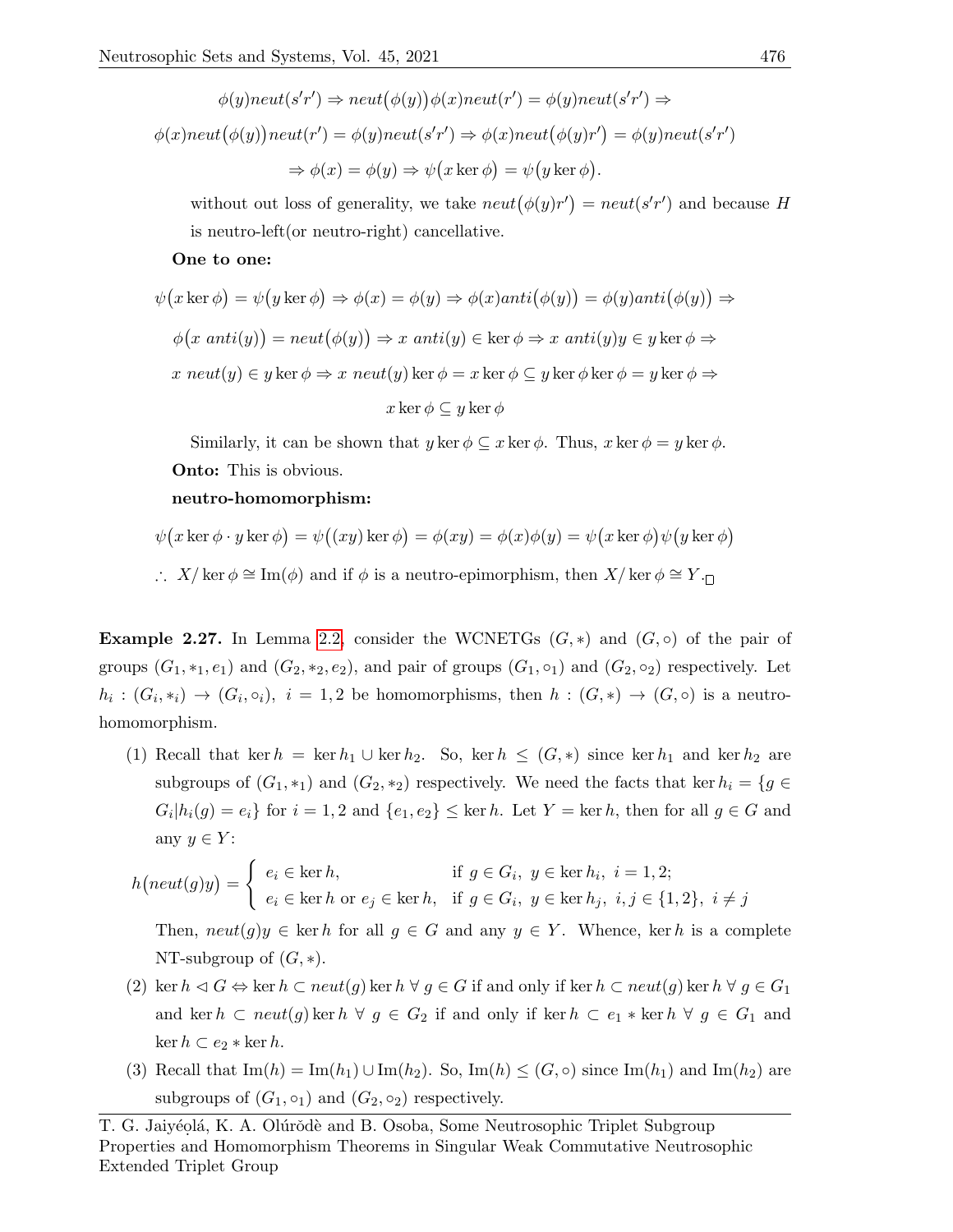<span id="page-18-0"></span>Theorem 2.28. (Second Neutro-Isomorphism Theorem for Singular WCNETG)

Let  $X$  be a singular WCNETG with NT-subgroups  $H$  and  $K$  such that  $K$  is right self cancellative in H, hK = Kh and neut(h)  $\in Cl(H), Cl(K)$  for all  $h \in H$ , and neut(k)  $\in Cl(K)$ for all  $k \in K$ . Then,

- (1)  $K \triangleleft HK \leq X$ .
- $(2)$   $H \cap K$ ,  $K \lhd H$ .
- $(3)$  H/H ∩ K  $\cong$  HK/K.

Proof.

- (1)  $hK = Kh$  for all  $h \in H$  implies that  $HK = KH$ . So, by Theorem [2.6,](#page-7-0) HK is a NT-subgroup of X. Let  $hk \in HK$ ,  $h \in H$  and  $k \in K$ . Then, for any  $k_1 \in K$ ,  $(hk)k_1$  anti $(hk) = h(kk_1 \t{anti}(k))$ anti $(h) = hk_2 \t{anti}(h) = h \t{anti}(h)k_3 = neut(h)k_3 \in$ K since neut(h)  $\in Cl(K)$  for all  $h \in H$ . So,  $(hk)k_1$  anti $(hk) \in K$ . Also, neut(hk)K =  $neut(h)neut(k)K = neut(h)K = K$ . Thus,  $K \triangleleft HK \leq X$ .
- (2) Let  $x \in H \cap K$ , then  $x \in H$  and  $x \in K$ . So, for all  $h \in H$ : hx anti $(h) = yh$  anti $(h) =$ y neut(h) = neut(h)y ∈ K and hx anti(h) ∈ H. Furthermore, neut(h)(H ∩ K) =  $neut(h)H \cap neut(h)K = H \cap K$  since  $neut(h) \in Cl(H)$  for all  $h \in H$ . Consequently,  $H \cap K \lhd H$ .

For all  $k \in K$ ,  $h \in H$ , hk anti $(h) = k'h$  anti $(h) = k'$  neut $(h) = \text{neut}(h)k' \in K$  and  $neut(h)K = K$ . Thence,  $K \triangleleft H$ .

(3) Let  $\phi : H \to HK/K \uparrow \phi(h) = (hk)K$  for all  $h \in H$  and  $k \in K$ . K is rsc in H implies that  $k \in Cl(K)$ , and so,  $\phi(h) = hK$  for all  $h \in H$ . So,  $\phi$  is obviously well defined. By Theorem [2.12,](#page-8-1)

$$
\phi(h_1h_2) = (h_1h_2)K = h_1Kh_2K = \phi(h_1)\phi(h_2) \ \forall \ h_1, h_2 \in H.
$$

Also,  $\phi$  is onto. Thus,  $\phi$  is a neutro-epimorphism. HK/K is neutro-right (neutro-left) cancellative by Theorem [2.25\(](#page-13-0)1).

 $\ker \phi = \{h \in H | \phi(h) = neut(xK) \text{ for some } xK \in HK/K\} = \{h \in H | hK = K\}$ 

$$
\{h \in H | h \in K\} = H \cap K.
$$

Therefore, by Theorem [2.26\(](#page-15-0)3),  $H/H \cap K \cong HK/K$ .

Remark 2.29. Theorem [2.28](#page-18-0) can be visualized as diamond lattice structure and termed the Diamond Neutro-Isomorphism Theorem for singular WCNETG.

<span id="page-18-1"></span>Theorem 2.30. (Third Neutro-Isomorphism Theorem for Singular WCNETG)

Let X be a singular WCNETG and let  $H, K \triangleleft X$  be right self cancellative in X such that  $K \subset H$ . Then,  $(X/K)/(H/K) \cong X/H$ .

T. G. Jaiyéolá, K. A. Olúrŏdè and B. Osoba, Some Neutrosophic Triplet Subgroup Properties and Homomorphism Theorems in Singular Weak Commutative Neutrosophic Extended Triplet Group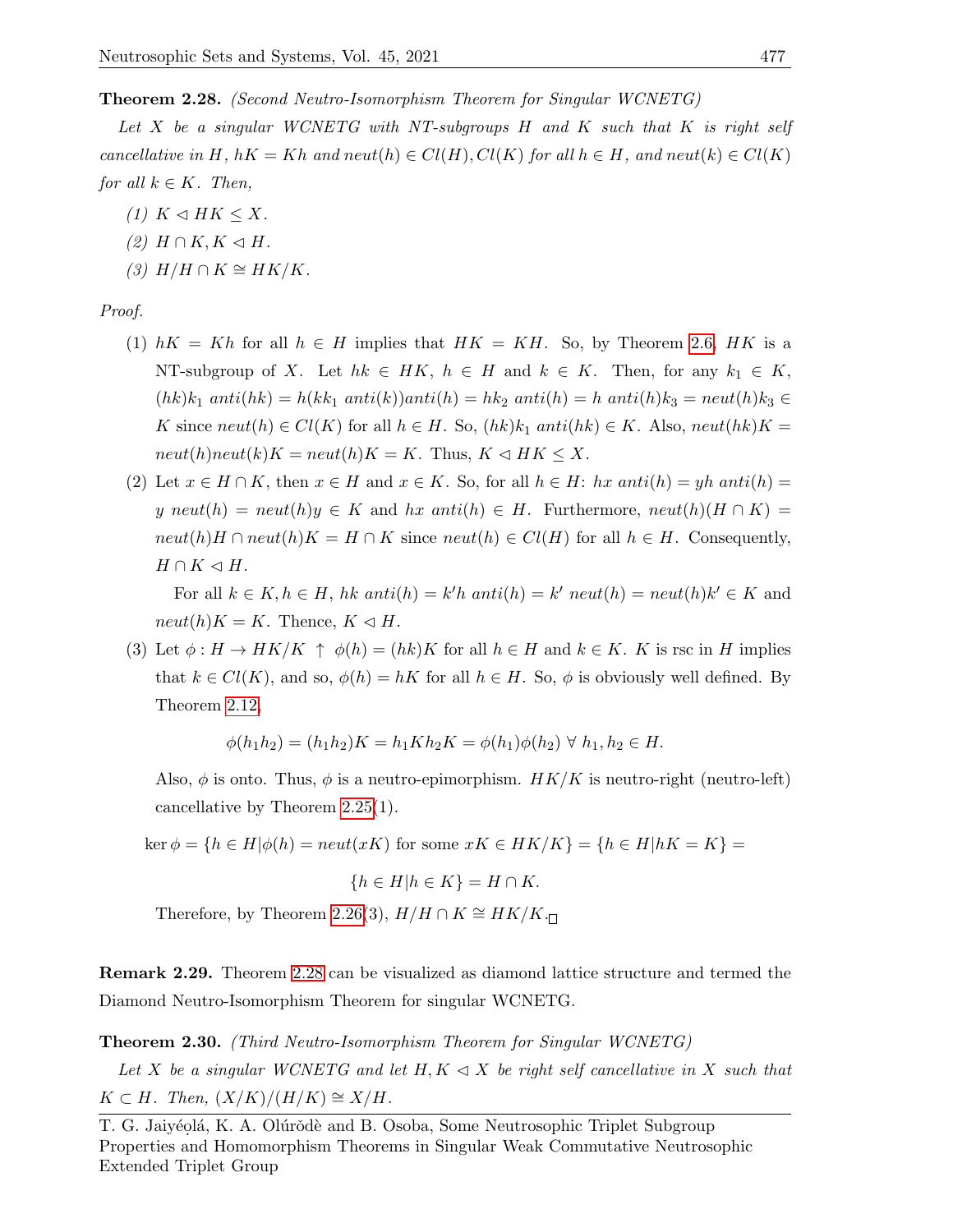*Proof.* Consider the map  $\phi: X/K \to X/H \to \phi(xK) = xH$  for all  $x \in X$ .  $\phi$  is well defined since  $K$  is right self cancellative:

$$
xK = yH \Rightarrow anti(xK)xK = anti(xK)yK \Rightarrow (anti(x)y)K = K \Rightarrow (anti(x)y) \in K \Rightarrow
$$

$$
(anti(x)y) \in H \Rightarrow x(anti(x)y) \in xH \Rightarrow (neut(x)y) \in xH \Rightarrow (neut(x)y)H \subseteq xHH \Rightarrow
$$

$$
(y \neq (x))H \subseteq xH \Rightarrow yH \subseteq xH.
$$

Similarly, it can be shown that  $xH \subseteq yH$ . So,  $xH = yH \Rightarrow \phi(xK) = \phi(yK)$ . By Theorem [2.12,](#page-8-1)

$$
\phi(xKyK) = \phi((xy)K) = (xy)H = xHyH = \phi(xK)\phi(yK)
$$

and  $\phi$  is surjective. Hence,  $\phi$  is a neutro-homomorphism. Since H is right self cancellative, then

$$
\ker \phi = \{xK \in X/K | \phi(xK) = neut(xH) \text{ for some } xH \in X/H\} = \{xK \in X/K | xH = H\} =
$$

$$
\{xK \in X/K | xH = H\} = \{xK \in X/K | x \in H\} = H/K.
$$

For any  $x \in H$  and based on the fact that K is rsc in X implies that  $k \in Cl(K)$ ,

$$
neut(xK)H/K = K \cdot H/K = K\{hK|h \in H\} = \{k(hK)|h \in H\} = \{k(Kh)|h \in H\} = \{(kK)h|h \in H\} = \{Kh|h \in H\} = \{hK|h \in H\} = H/K.
$$

Therefore, by Theorem [2.26\(](#page-15-0)3),  $(X/K)/(H/K) \cong X/H$ .

Remark 2.31. Theorem [2.30](#page-18-1) is termed the double quotient Neutro-Isomorphism Theorem for singular WCNETG.

<span id="page-19-0"></span>**Lemma 2.32.** Let  $X_1$  and  $X_2$  be singular WCNETGs and let  $N_1 \triangleleft X_1$ ,  $N_2 \triangleleft X_2$  such that  $N_1$  and  $N_2$  are right self cancellative in  $X_1$  and  $X_2$  respectively. Then,  $(X_1 \times X_2)/(N_1 \times N_2) \cong$  $(X_1/N_1) \times (X_2/N_2).$ 

*Proof.*  $X_1 \times X_2$  is a singular WCNETG since  $X_1$  and  $X_2$  are singular WCNETGs. Since  $N_1 \triangleleft X_1$ ,  $N_2 \triangleleft X_2$ , then  $N_1 \times N_2 \triangleleft X_1 \times X_2$ . By Theorem [2.25,](#page-13-0)  $X_1/N_1$  and  $X_2/N_2$  are neutro-right (neutro-left) cancellative singular WCNETGs. Thus,  $(X_1/N_1) \times (X_2/N_2)$  is a neutro-right (neutro-left) cancellative singular WCNETG.

Let  $\phi: X_1 \times X_2 \to (X_1/N_1) \times (X_2/N_2)$ . Based on Theorem [2.12,](#page-8-1)  $\phi$  is a neutro-epimorphism and ker  $\phi = N_1 \times N_2$  using the hypothesis that  $N_1$  and  $N_2$  are right self cancellative in  $X_1$  and  $X_2$  respectively. For any  $(x_1, x_2) \in X_1 \times X_2$ ,

$$
neut((x_1,x_2))N_1 \times N_2 = (neut(x_1),neut(x_2))N_1 \times N_2 =neut(x_1)N_1 \times neut(x_2)N_2 = N_1 \times N_2.
$$

T. G. Jaiyéolá, K. A. Olúrŏdè and B. Osoba, Some Neutrosophic Triplet Subgroup Properties and Homomorphism Theorems in Singular Weak Commutative Neutrosophic Extended Triplet Group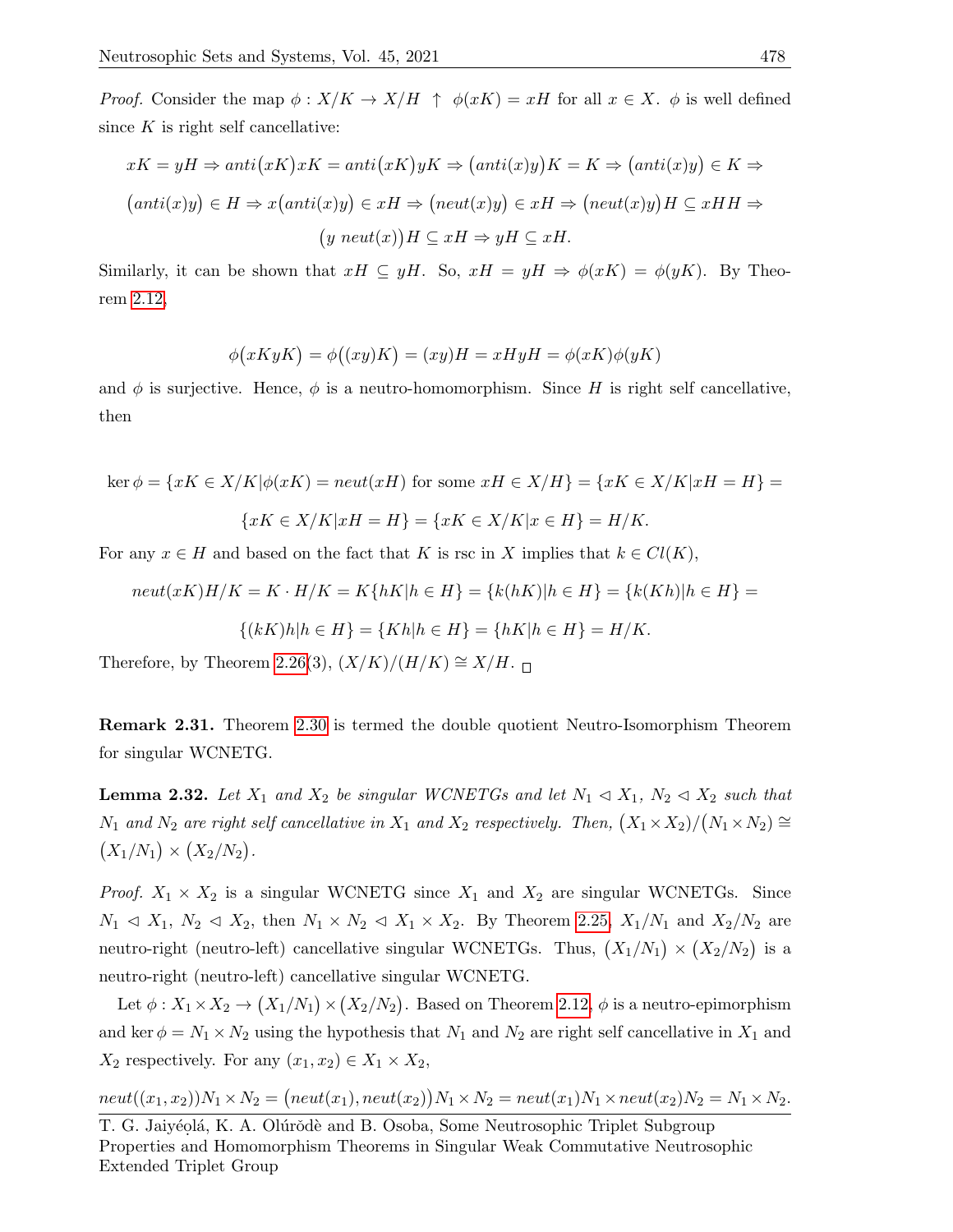Therefore, by Theorem [2.26\(](#page-15-0)3),  $(X_1 \times X_2)/(N_1 \times N_2) \cong (X_1/N_1) \times (X_2/N_2)$ .

**Corollary 2.33.** Let  $\{X_i\}_{i=1}^n$  be a family of singular WCNETGs and let  $N_i \triangleleft X_i$  be right self cancellative in  $X_i$ ,  $1 \leq i \leq n$ . Then,  $\prod_{i=1}^n X_i / \prod_i^n i = 1N_i \cong \prod_i^n i = 1X_i / N_i$ .

*Proof.* This is the generalization of Lemma [2.32.](#page-19-0)  $\Box$ 

<span id="page-20-0"></span>Theorem 2.34. (Neutro-Correspondence Theorem for Singular WCNETGs)

Let X and Y be singular WCNETGs and let  $\phi: X \to Y$  be a neutro-epimorphism.

- (1)  $G \leq X$  implies  $\phi(G) \leq Y$ .
- (2)  $H \leq Y$  implies  $\phi^{-1}(H) \leq X$ .
- (3)  $G \triangleleft X$  implies  $\phi(G) \triangleleft Y$ .
- (4)  $H \lhd Y$  implies  $\phi^{-1}(H) \lhd X$ .
- (5)  $G \leq_{rsc} X$  and ker  $\phi \subset G$  implies  $\phi^{-1}(\phi(G)) = G$ .
- (6) There is a 1-1 correspondence between the set of right self cancellative NT-subgroups of X that contain ker  $\phi$ , and the NT-subgroups of Y.
- $(7)$  Normal NT-subgroups of X correspond to normal NT-subgroups of Y.

### Proof.

- (1) Let  $G \leq X$ . Then, for all  $a, b \in G$ ,  $\phi(a)\phi(b) = \phi(ab) \in \phi(G)$  and  $anti(\phi(a)) =$  $\phi(anti(a)) \in \phi(G)$ . Thus,  $\phi(G) \leq Y$ .
- (2) Let  $H \leq Y$ . Then, for all  $a, b \in G$ ,  $\phi(ab) = \phi(a)\phi(b) \in H \Rightarrow ab \in \phi^{-1}(H)$  and  $\phi(anti(a)) = anti(\phi(a)) \in H \Rightarrow anti(a) \in \phi^{-1}(H)$ . So,  $\phi^{-1}(H) \leq X$ .
- (3) Let  $G \triangleleft X$ , then  $neut(x)G = G$  for all  $x \in X$ . Thus,  $\phi(neut(x))\phi(G) =$  $neut(\phi(x))\phi(G) = \phi(G) \Rightarrow neut(y)\phi(G) = \phi(G)$  for all  $y \in Y$ , where  $y = \phi(x)$ . For each  $y \in Y$  there exists  $x \in X$  such that  $y = \phi(x)$ . Let  $\phi(g) \in \phi(G)$ . Then,  $y\phi(g)$  anti $(y) = \phi(x)\phi(g)$ anti $(\phi(x)) = \phi(xg \text{ anti}(x)) \in \phi(G)$  since  $xg \text{ anti}(x) \in G$ . From these two arguments,  $\phi(G) \lhd Y$ .
- (4) Let  $H \triangleleft Y$ . Then,  $neut(y)H = H$  for all  $y \in Y$ . For each  $y \in Y$ , there exists  $x \in X$ such that  $y = \phi(x)$ . So,

$$
neut(\phi(x))H = H \Rightarrow \phi\big(neut(x)\big)\phi\Big(\phi^{-1}(H)\Big) = H \Rightarrow \phi\Big(neut(x)\phi^{-1}(H)\Big) = H \Rightarrow
$$

$$
neut(x)\phi^{-1}(H) = \phi^{-1}(H).
$$

Let  $g \in \phi^{-1}(H) \Rightarrow \phi(g) \in H$ . Let  $x \in X$ , then  $\phi(xg \text{ anti}(x)) = \phi(x)\phi(g) \text{ anti}(\phi(x)) \in$ H since  $H \triangleleft Y$ . Thus,  $\phi(xg \text{ anti}(g)) \in H \Rightarrow xg \text{ anti}(x) \in \phi^{-1}(H)$ . Whence,  $\phi^{-1}(H) \lhd X.$ 

T. G. Jaiyéolá, K. A. Olúrŏdè and B. Osoba, Some Neutrosophic Triplet Subgroup Properties and Homomorphism Theorems in Singular Weak Commutative Neutrosophic Extended Triplet Group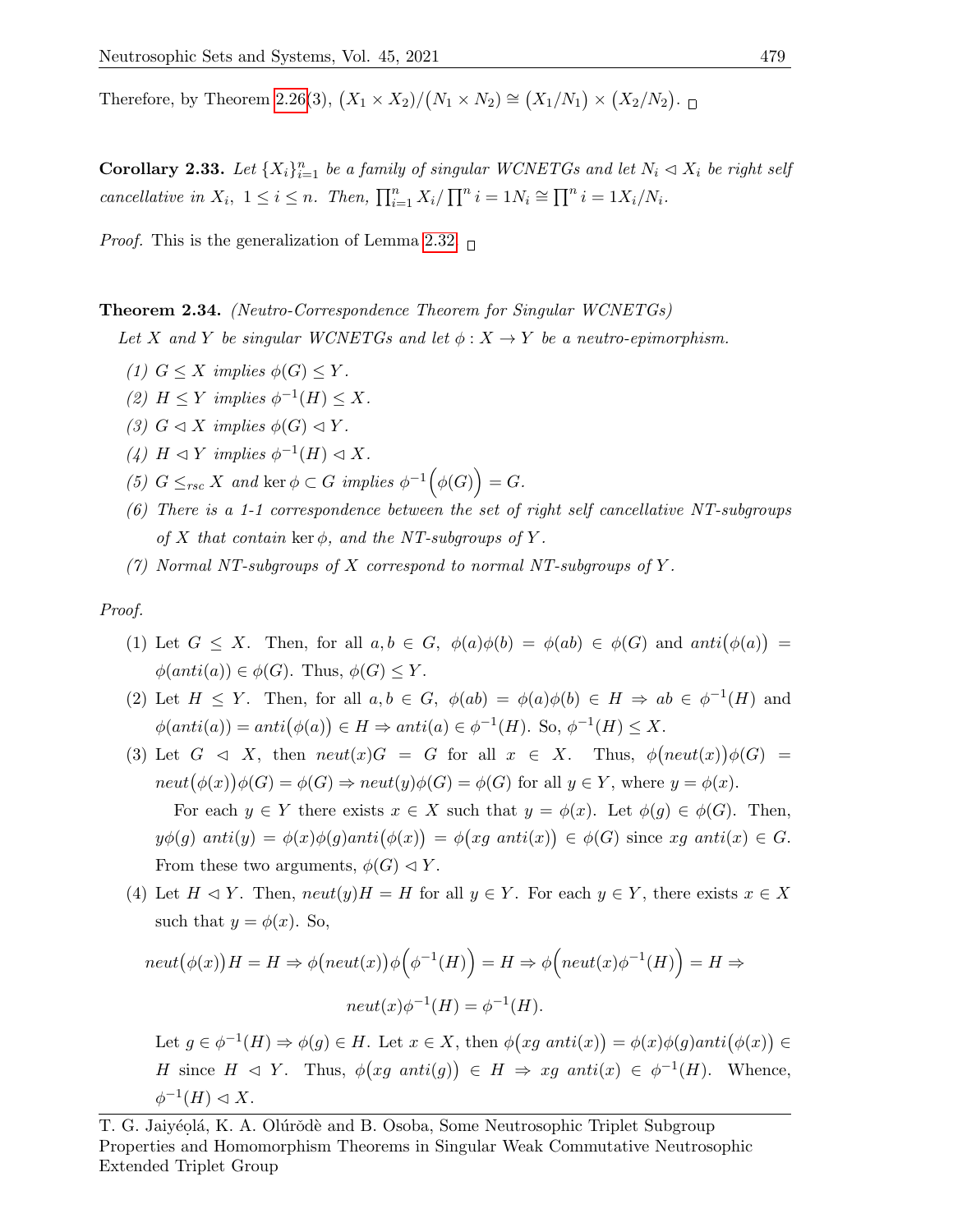- (5) Trivially,  $G \subset \phi^{-1}(\phi(G))$ . Let  $G \leq_{\text{rsc}} X$  and ker  $\phi \subset G$ . If  $x \in \phi^{-1}(\phi(G))$ , then  $\phi(x) \in \phi(G) \Rightarrow \phi(x) = \phi(g)$  for some  $g \in G$ . So,  $\phi(x)$ anti $(\phi(g)) = \phi(g)$ anti $(\phi(g)) = new(\phi(g)) \Rightarrow \phi(x \text{ anti}(g)) = new(\phi(g)) \Rightarrow$  $x \text{ } anti(g) \in \text{ker } \phi \Rightarrow x \text{ } anti(g) \in G \Rightarrow x \text{ } anti(g)g \in Gg \subset G \Rightarrow x \text{ } neutral(g) \in G \Rightarrow x \in G.$ Hence,  $\phi^{-1}(\phi(G)) \subset G$  and therefore,  $\phi^{-1}(\phi(G)) = G$ . (6) Let  $\psi : V = \{ G \leq X : \text{ker } \phi \subset G \leq_{\text{rsc}} X \} \to W = \{ H \leq Y \}$  be define as  $\psi(G) = \phi(G)$ . Let  $H \in W \Rightarrow H \leq Y$ , so that  $\psi(G) = H \Rightarrow G = \phi^{-1}(H) \in V$  i.e. ker  $\phi \subset \phi^{-1}(H) \leq \phi^{-1}(H)$ G. Going by (5),  $\phi(\phi^{-1}(H)) = H$ . So,  $\psi$  is surjective.  $\psi(G_1) = \psi(G_2) \Rightarrow \phi(G_1) = \phi(G_2) \Rightarrow \phi^{-1}(\phi(G_1)) = \phi^{-1}(\phi(G_2)) \Rightarrow G_1 = G_2$ . So,  $\psi$  is a bijection. Therefore, there is a 1-1 correspondence between the set of right self
	- cancellative NT-subgroups of X containing ker  $\phi$ , and the NT-subgroups of Y.
- (7) This follows from  $(3)$ .

<span id="page-21-0"></span>**Corollary 2.35.** Let X be a singular WCNETG and let  $N \triangleleft X$ . Given any  $Y \leq X/N$ , there exists a unique  $G \leq_{rsc} X$  such that  $Y = G/N$ . Furthermore,  $G \triangleleft X$  if and only if  $G/N \lhd X/N$ .

*Proof.* By Theorem [2.25,](#page-13-0)  $\phi: X \to X/N$  defined by  $\phi(x) = xN$  is a neutro canonical homo-morphism. By Theorem [2.34\(](#page-20-0)5),(6), there is a unique  $G \leq_{\text{rsc}} X$  containing

$$
\ker \phi = \{ x \in X | \phi(x) = neut(xN) \} = \{ x \in X | xN = neut(xN) \} =
$$

$$
\{ x \in X | xN = N \} = \{ x \in X | x \in N \} = N
$$

such that  $Y = \phi(G) = G/N$ .

Furthermore, by Theorem [2.34\(](#page-20-0)3),  $G \triangleleft X \Rightarrow \phi(G) \triangleleft X/N \Rightarrow G/N \triangleleft X/N$ . Conversely, by Theorem [2.34\(](#page-20-0)4),  $G/N \triangleleft X/N \Rightarrow \phi^{-1}(G/N) = G \triangleleft X$ .

## **Definition 2.36.** Let  $X$  be a NETG.

- (1) The neutral of X i.e.  $NEUT(X) = X^{neut}$  will be called the set of the neutrals of elements in X:  $NEUT(X) = X^{\text{neut}} = \{neut(x) : x \in X\}.$
- (2) The neutral set, relative to  $x \in X$  i.e.  $NEUT(x) = X_x^{\text{neut}}$  will be the set of the neutral of  $x \in X$ :  $NEUT(x) = X_x^{\text{neut}} = \{neut(x)\}\.$  Note that  $|NEUT(x)| = 1$  for al  $x \in X$ .
- (3) A normal NT-subgroup  $N$  of  $X$  will be called a maximal normal NT-subgroup if (a)  $N \neq X$ 
	- (b)  $Y \leq_{\text{rsc}} X$  and  $Y \supset N \Rightarrow Y = N$  or  $Y = X$ .

T. G. Jaiyéolá, K. A. Olúrŏdè and B. Osoba, Some Neutrosophic Triplet Subgroup Properties and Homomorphism Theorems in Singular Weak Commutative Neutrosophic Extended Triplet Group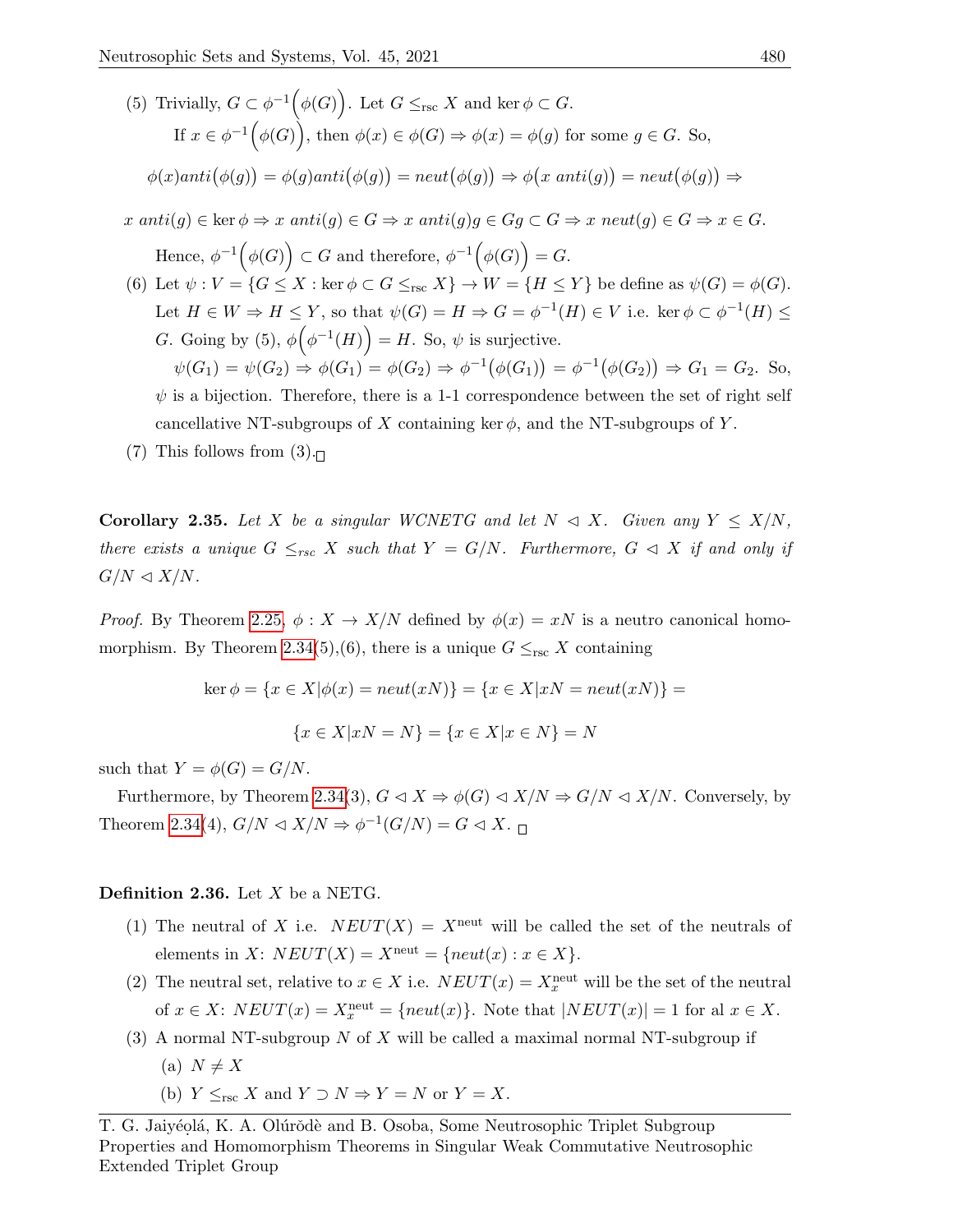(4) A singular NETG X will be said to be neutro-simple if X has no proper normal NTsubgroup; i.e. X has no normal NT-subgroup except  $NEUT(x)$  for any  $x \in X$  or  $NEUT(X)$  and X.

## Lemma 2.37.

- (1) Let X be a singular NETG, then  $NEUT(x) \leq X$  for each  $x \in X$ .
- (2) Let X be a singular WCNETG.
	- (a)  $NEUT(x) \leq NEUT(X)$  for each  $x \in X$ .
	- (b) NEUT(X) is commutative and NEUT(X)  $\leq_{ss} X$ .
	- (c) NEUT(X)  $\triangleleft$  X and NEUT(X) is a NT-subgroup of any semi-strong NTsubgroup of X.
	- (d)  $NEUT(X)$  is the smallest semi-strong NT-subgroup of X i.e.  $NEUT(X) =$  $\bigcap$  H.  $H\leq_{ss}X$

*Proof.* This is easy.  $\Box$ 

<span id="page-22-0"></span>**Corollary 2.38.** Let X be a singular WCNETG and let  $N \leq X$ . N is a maximal normal NT-subgroup of X if and only if  $X/N$  is neutro-simple.

*Proof.* Let X be a singular WCNETG and let  $N \triangleleft X$ . If N is a maximal normal NTsubgroup of X, then  $N \neq X$  and,  $Y \leq_{\text{rsc}} X$  and  $Y \supset N \Rightarrow Y = N$  or  $Y = X$ . Thus, by Corollary [2.35,](#page-21-0)  $Y \triangleleft X \Rightarrow Y/N \triangleleft X/N \Rightarrow N/N \triangleleft X/N$  or  $X/N \Rightarrow X/N \Rightarrow \{N\} \triangleleft X/N$  or  $X/N \triangleleft X/N \Rightarrow$  { $neut(xN)|x \in X$ } or  $X/N \triangleleft X/N \Rightarrow X/N$  is neutro-simple.

Conversely, if  $X/N$  is neutro-simple, then  $X/N$  has no normal NT-subgroup other than  $\{N\}$ and X/N. Thus, going by Corollary [2.35,](#page-21-0) if  $Y \triangleleft_{\text{rsc,ss}} X$  and  $Y \supset N$  such that  $Y/N \triangleleft X/N$ , then  $Y \triangleleft X$ . Now,  $Y/N \triangleleft X/N$  implies that  $Y/N = \{N\} = N/N$  or  $Y/N = X/N \Rightarrow Y = N$ or  $Y = X$ . So, N is a maximal normal NT-subgroup.  $\Box$ 

**Corollary 2.39.** Let X be a singular WCNETG and let Y, Z be maximal normal NT-subgroups of X such that  $Y, Z \leq_{rsc,ss} X$ . Then

- (1)  $YZ \triangleleft_{rsc,ss} X$ .
- (2)  $Y \cap Z$  is a maximal normal NT-subgroup of Y and of Z.

Proof.

(1) By Theorem [2.12,](#page-8-1)  $yZ = Zy$  for all  $y \in Y$  implies that  $YZ = ZY$ . Thus, by Theo-rem [2.6,](#page-7-0)  $YZ \leq X$ . Now, since  $Y, Z \lhd X$ , then, for all  $x \in X, y \in Y, z \in Z$ ,

 $x(yz)$  anti $(x) = x$  neut $(x)yz$  anti $(x) = xy$  neut $(x)z$  anti $(x) =$ 

T. G. Jaiyéolá, K. A. Olúrŏdè and B. Osoba, Some Neutrosophic Triplet Subgroup Properties and Homomorphism Theorems in Singular Weak Commutative Neutrosophic Extended Triplet Group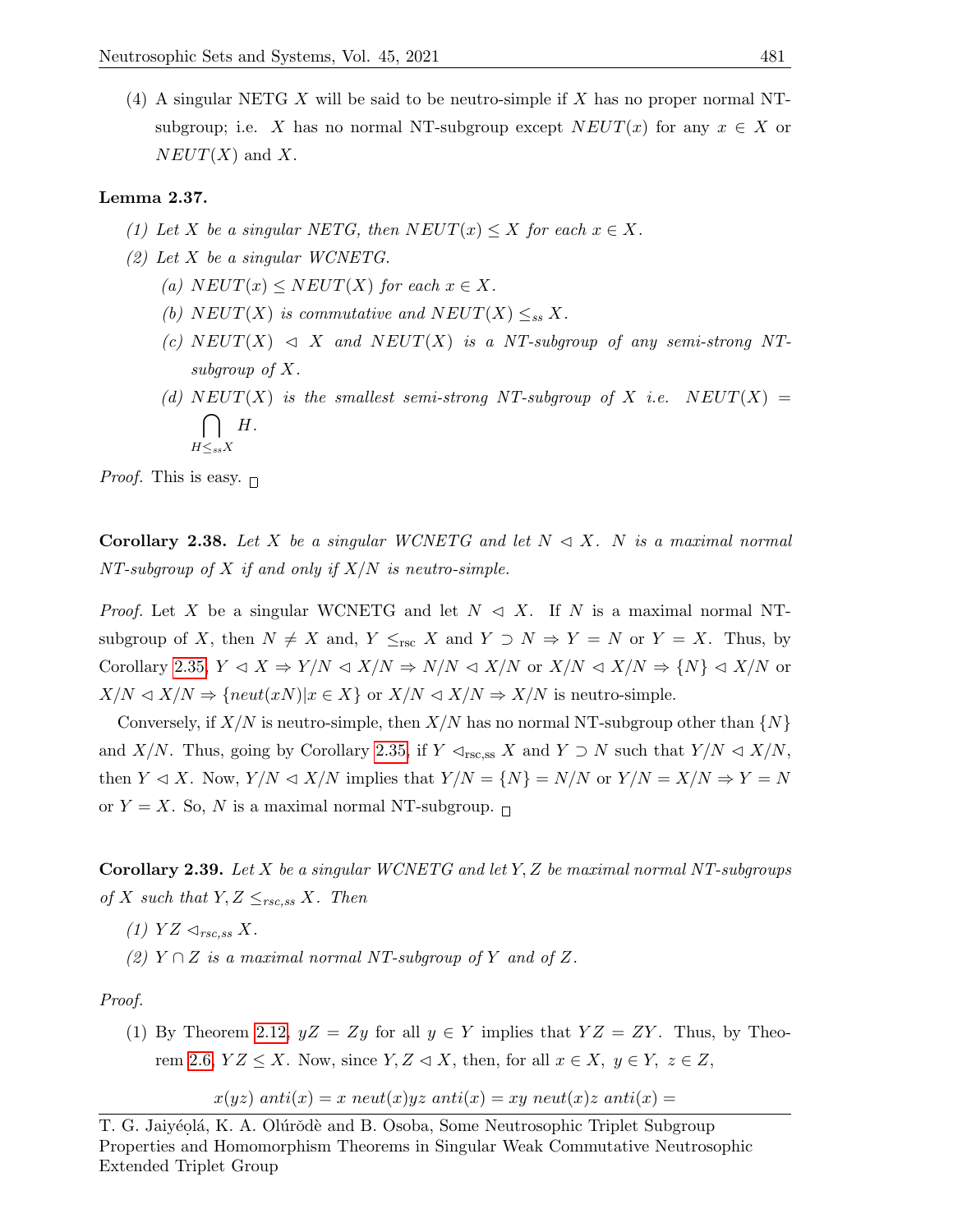$$
(xy \; anti(x)) (xz \; anti(x)) \in YZ \; \text{and} \; neut(x)YZ = YZ.
$$

$$
\therefore Y, Z \lhd YZ \lhd X \tag{1}
$$

Now, for any  $x \in X$ ,  $neut(x) = neut(x)neut(x) \in YZ \Rightarrow YZ \leq_{ss} X$ . For all  $x, y \in X$ , we already know that  $xY = Y$  is equivalent to  $xY = YY$  and  $yZ = Z$  is equivalent to  $yZ = ZZ$ . So,  $xYZ = YZ \Rightarrow xY = Y \Rightarrow x \in Y \subset YZ \Rightarrow x \in YZ$ . So,  $YZ \triangleleft_{\text{rsc}} X$ . Therefore,  $YZ \triangleleft_{\text{rsc},\text{ss}} X$ .

(2) Since Z is a maximal normal NT-subgroup of X, then  $YZ = Z$  or  $YZ = X$ . But,  $YZ = Z \Rightarrow Y \subset Z$ , a contradiction to the fact that Y is a maximal normal NTsubgroup of X. Hence,  $YZ = X$ . Similarly, since Z is a maximal normal NT-subgroup of X, this also leads us to  $YZ = X$ .

From Theorem [2.28,](#page-18-0)  $Y/Y \cap Z \cong YZ/Z$ . So,  $Y/Y \cap Z \cong X/Z$  and  $Z/Y \cap Z \cong X/Z$ . Hence, by Corollary [2.38,](#page-22-0) since Y and Z are maximal normal NT-subgroups of X, then,  $X/Z$  and  $X/Y$  are neutro-simple, whence,  $Y/Y \cap Z$  and  $Z/Y \cap Z$  are neutro-simple. Thus,  $Y \cap Z$  is a maximal normal NT-subgroup of Y and Z.  $\Box$ 

**Definition 2.40.** Let  $X$  be a singular NETG.

- (1) A neutro-isomorphism  $\alpha: X \to X$  will be called a neutro-automorphsim of X and the set of such mappings will be denoted by  $Aut(X)$ .
- (2) For any fixed  $g \in X$ , the mapping  $\alpha : X \to X$  defined by  $I_q(x) = gx$  anti(g) for all  $x \in X$  will be called a neutro-inner mapping of X at  $g \in X$  and the set of such mappings will be denoted by  $Inn(X)$ .

# Theorem 2.41.

- (1) Let X be a singular NETG. Then,  $Aut(X)$  is a group
- (2) Let X be a singular WCNETG that is neutro-right (neutro-left) cancellative. (a)  $Inn(X) \triangleleft_{rsc,ss} Aut(X)$ .
	- (b)  $Inn(X)$  is a subgroup of  $Aut(X)$  if and only if X is a group.
	- (c) If  $Z(X) \subset \text{neut}(x)Z(X)$  for all  $x \in X$ , then  $X/Z(X) \cong \text{Inn}(X)$ .

## Proof.

- (1) This is routine.
- (2) (a) For any fixed  $g \in X$  and for all  $x, y \in X$ , the following shows that  $I_g$  is an neutro-homomorphism.

$$
I_g(xy) = g(xy) \ anti(g) = g \ neutr(g)xy \ anti(g) = gx \ neutr(g)y \ anti(g) =
$$

$$
gx \; anti(g)gy \; anti(g) = I_g(x)I_g(y).
$$

T. G. Jaiyéolá, K. A. Olúrŏdè and B. Osoba, Some Neutrosophic Triplet Subgroup Properties and Homomorphism Theorems in Singular Weak Commutative Neutrosophic Extended Triplet Group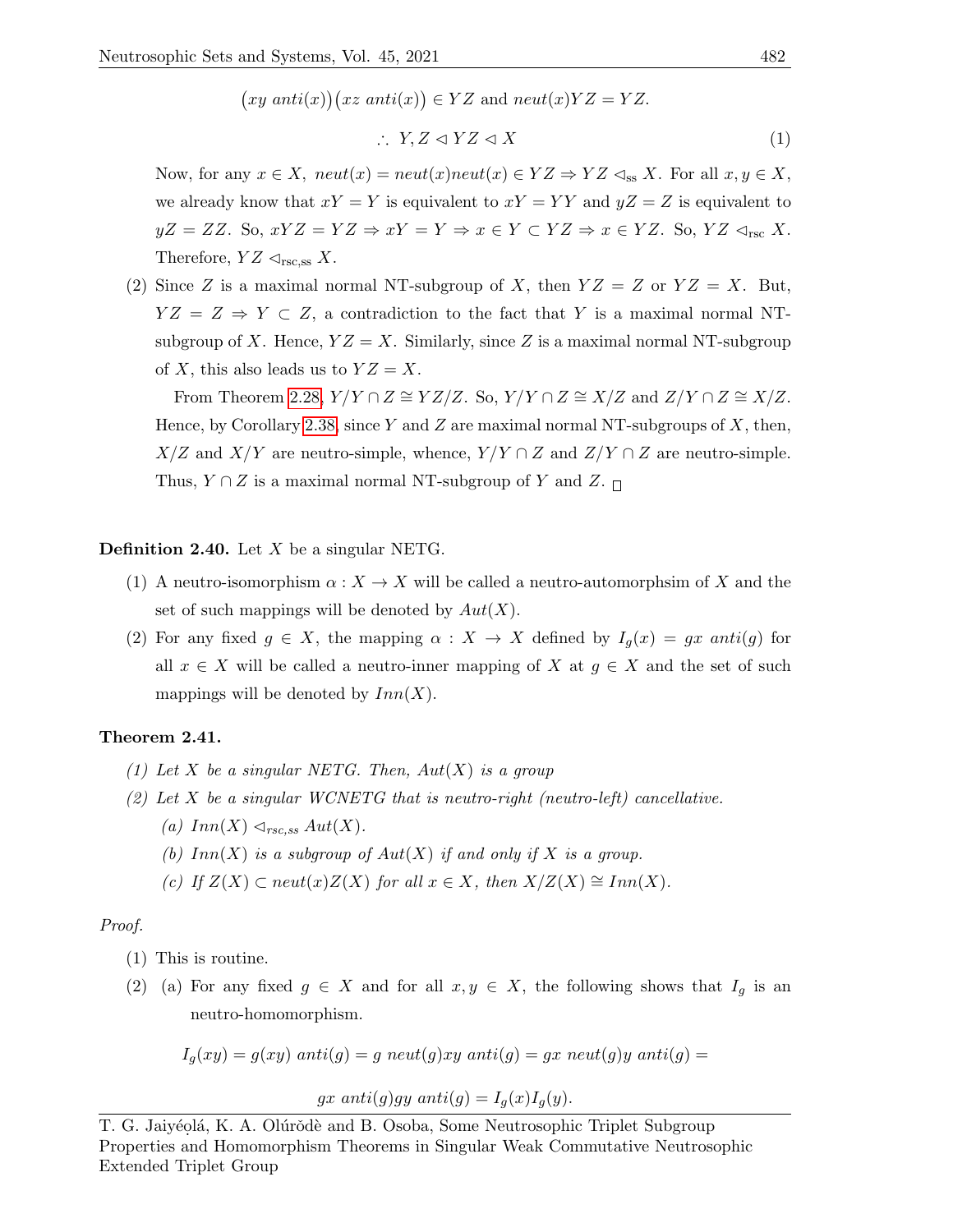$I_g$  is 1-1 based on the following arguments.

$$
I_g(x) = I_g(y) \Rightarrow gx \ anti(g) = gy \ anti(g) \Rightarrow gx \ anti(g)g = gy \ anti(g)g \Rightarrow
$$

 $gx \text{ } neut(q) = gy \text{ } neut(q) \Rightarrow q \text{ } neut(q)x = q \text{ } neut(q)y \Rightarrow qx = qy \Rightarrow anti(q)qx =$  $anti(a)ay \Rightarrow neut(a)x = neut(a)y \Rightarrow x = y.$ 

Using a similar argument, it can be shown that  $I_g$  is onto. So,  $Inn(X) \subseteq Aut(X)$ . For any fixed  $g_1, g_2 \in X$  and for all  $x \in X$ , the following shows that  $Inn(X)$  is a groupoid.

$$
I_{g_1}I_{g_2}(x) = I_{g_1}(g_2x \ anti(g_2)) = g_1g_2x \ anti(g_2)anti(g_1) = g_1g_2x \ anti(g_1g_2) =
$$
  

$$
I_{g_1g_2}(x) \Rightarrow I_{g_1}I_{g_2} = I_{g_1g_2} \in Inn(X).
$$

So,  $neut(I_q) = I_{neut(q)} \in Inn(X)$  for each  $g \in X$ . Thus,  $Inn(X) \neq \emptyset$ . Now,

 $I_gI_{anti(g)}(x) = g \ anti(g)x \ anti(anti(g))anti(g) = neut(g)x \ anti(neut(g)) =$ 

 $I_{neut(g)}(x) \Rightarrow I_g I_{anti(g)} = I_{neut(g)}.$ 

Similarly,  $I_{anti(g)}I_g = I_{neut(g)}$  and so,  $anti(I_g) = I_{anti(g)} \in Inn(X)$ . Hence,  $Inn(X) \leq Aut(x).$ 

Let  $\sigma \in Aut(X)$  and let  $I_g \in Inn(X)$ . Then,

$$
\sigma I_g \sigma(x) = \sigma(g\sigma^{-1}(x)anti(g)) = \sigma(g)x \ anti(\sigma(g)) =
$$

 $I_{\sigma(g)}(x) \Rightarrow \sigma I_g \sigma = I_{\sigma(g)} \in Inn(X)$  and  $II_g(x) = I_g(x) \Rightarrow II_g(x) = I_g \in Inn(X)$ . So,  $Inn(X) \triangleleft_{\text{rsc,ss}} Aut(X)$ .

- (b)  $Inn(X)$  is a subgroup of  $Aut(X)$  if and only if  $I_{neut(q)} = I$ . Now,  $I_{neut(q)} =$  $I \Rightarrow I_{neut(g)}(x) = I(x) \forall x \in X \Rightarrow neut(g)x \text{ }anti(newt(g)) = x \Rightarrow neut(g)x =$ x and x  $\text{neut}(g) = x \Rightarrow \text{neut}(g) = \text{neut}(x) \,\forall \, x, g \in X \Rightarrow X$  is a group. Conversely, if X is a group, then  $neut(g)x$  anti $(neut(g)) = x \Rightarrow I_{neut(g)} = I$ . So,  $Inn(X)$  is a subgroup of  $Aut(X)$  if and only if X is a group.
- (c) Let  $\phi: X \to Aut(X)$  with  $\phi(x) = I_x$ . For any  $x_1, x_2, x \in X$ ,  $\phi$  is a neutrohomomorphism because

$$
\phi(x_1x_2)(x) = I_{x_1x_2}(x) = x_1x_2x \text{ anti}(x_1x_2) = x_1x_2x \text{ anti}(x_2)\text{anti}(x_1) = x_1I_{x_2}(x)\text{anti}(x_1) = I_{x_1}I_{x_2}(x) \Rightarrow \phi(x_1x_2) = I_{x_1}I_{x_2}.
$$

$$
\ker \phi = \{ g \in X | \phi(g) = I \} = \{ g \in X | \phi(g)(x) = x \text{ for all } x \in X \} =
$$
  

$$
\{ g \in X | \phi(g)(x) = x \text{ for all } x \in X \} = \{ g \in X | gx \text{ anti}(g) = x \text{ for all } x \in X \} =
$$
  

$$
\{ g \in X | gx \text{ neut}(g) = xg \text{ for all } x \in X \} = \{ g \in X | gx = xg \text{ for all } x \in X \} = Z(X).
$$

T. G. Jaiyéolá, K. A. Olúrŏdè and B. Osoba, Some Neutrosophic Triplet Subgroup Properties and Homomorphism Theorems in Singular Weak Commutative Neutrosophic Extended Triplet Group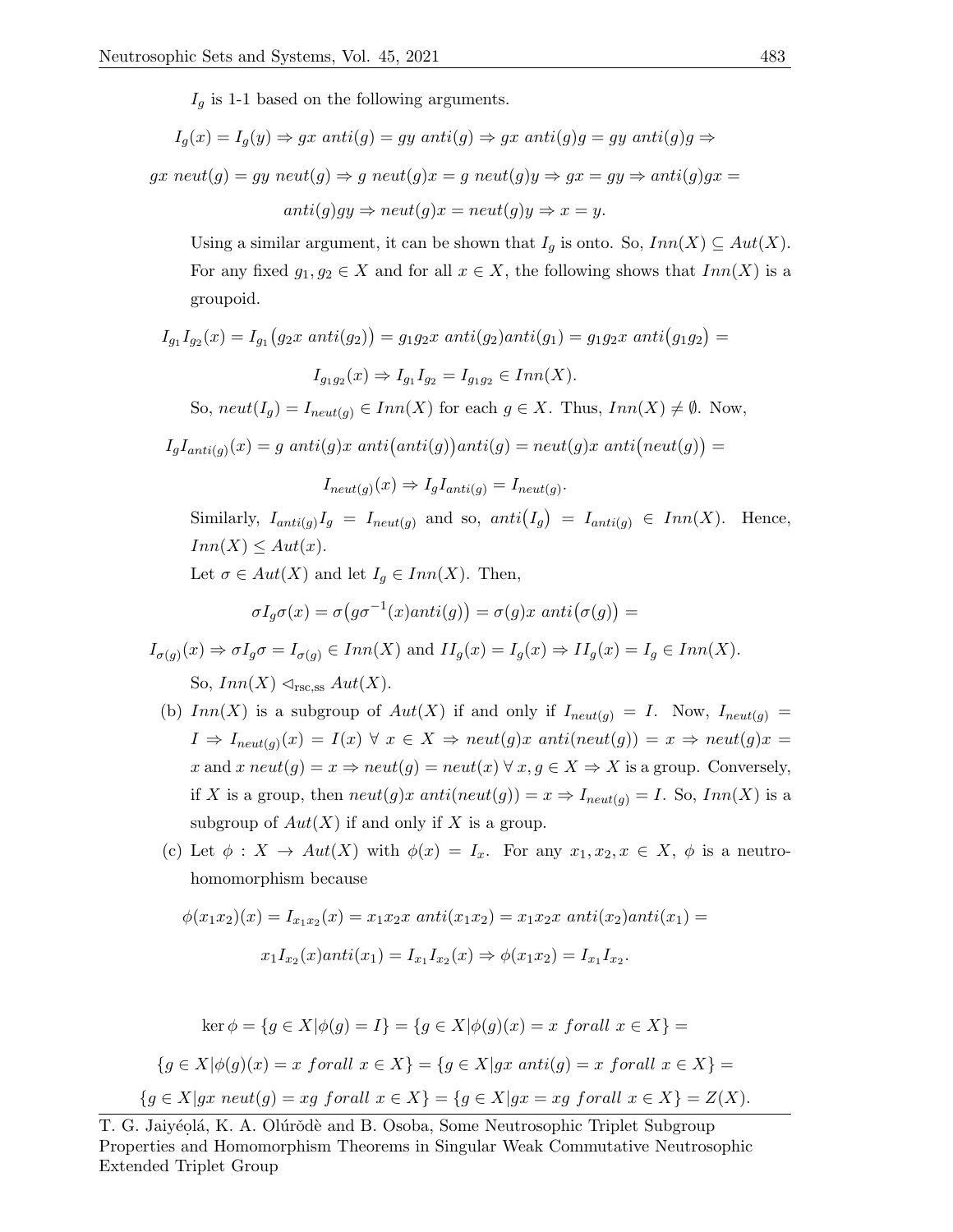Going by Theorem [2.26\(](#page-15-0)3),  $X/Z(X) \cong Inn(X)$ . <sub>□</sub>

Theorem 2.42. (Neutro-Zassenhaus' Lemma for Singular WCNETG)

Let X be a singular WCNETG such that

 $B, C \leq_{rsc} X$ ,  $B_0 \triangleleft B$ ,  $C_0 \triangleleft C$ ,  $B_0(B \cap C_0)$ ,  $C_0(C \cap B_0) \leq_{rsc} B \cap C$  and  $B \cap C_0$ ,  $C \cap B_0 \leq C l(B \cap C)$ .

If  $neut(x) \in Cl(B)$ ,  $Cl(C)$  for all  $x \in B \cap C$ , then

$$
\frac{B_0(B \cap C)}{B_0(B \cap C_0)} \cong \frac{C_0(C \cap B)}{C_0(C \cap B_0)}.
$$

*Proof.* Let  $K = B \cap C$  and  $H = B_0(B \cap C_0)$ . Since  $B_0 \triangleleft B$ ,  $bB_0 = B_0b$  for all  $b \in B$ . So, since  $K \subseteq B$ , then  $kB_0 = B_0k$  for all  $k \in K$ . Also,  $C_0 \lhd C \Rightarrow B \cap C_0 \lhd B \cap C = K$ since  $neut(b)(B \cap C_0) = neut(b)B \cap neut(b)C_0 = B \cap C_0$  for all  $b \in B \cap C = K$ . Hence,  $k(B \cap C_0) \subseteq (B \cap C_0)k$  for all  $k \in K$ . Thus,

$$
Hk = B_0(B \cap C_0)k = B_0k(B \cap C_0) = kB_0(B \cap C_0) = kH \Rightarrow Hk = kH \ \forall \ k \in K.
$$

Let us now find HK and  $H \cap K$ . Thus,  $HK = KH$  based on the following argument.

Since  $B \cap C_0 \leq Cl(B \cap C)$ , then  $(B \cap C_0)(B \cap C) = B \cap C$ , and so,  $HK = B_0(B \cap C_0)(B \cap C) =$  $B_0(B\cap C)$ .

Let  $y \in H \cap K \Rightarrow y \in H$  and  $y \in K$ . Now,  $y \in H = B_0(B \cap C_0) \Rightarrow y = b_0b, b_0 \in B_0, b \in$  $B \cap C_0$ . Let  $b_0b = d \in B \cap C = K$ . Then,  $d \in C$ . Since  $B \cap C_0 \subseteq C$ , then  $b \in C$ . Now,  $b_0b = d \Rightarrow b_0 \text{ neut}(b) = d \text{ anti}(b) \in C \Rightarrow b_0 \in C \text{ since } b \in B \cap C_0 \Rightarrow b \in B \Rightarrow \text{ neut}(b) \in B$ and C is right self cancellative. Hence,  $b_0 \in B_0 \cap C \Rightarrow b_0 b \in (B_0 \cap C)(B \cap C_0) \Rightarrow H \cap K \subseteq$  $(B_0 \cap C)(B \cap C_0).$ 

On the other hand,  $B_0 \cap C \subset K$ ,  $B \cap C_0 \subset K \Rightarrow (B_0 \cap C)(B \cap C_0) \subset K$ . Since  $B_0 \cap C \subseteq B_0$ , then  $(B_0 \cap C)(B \cap C_0) \subset H \cap K$ . Thus,  $H \cap K = (B_0 \cap C)(B \cap C_0)$ .

Going by Theorem [2.28,](#page-18-0) if X is a singular WCNETG, with  $H, K \leq X$ ,  $H \leq_{\text{rsc}} K$  and  $Hk = kH$ ,  $neut(k) \in Cl(K)$ ,  $Cl(H)$  for all  $k \in K$ , and  $neut(h) \in Cl(H)$  for all  $h \in H$ , then

<span id="page-25-0"></span>
$$
HK/H \cong K/H \cap K \tag{2}
$$

Substituting H, K, HK and  $H \cap K$  in [\(2\)](#page-25-0) we get

<span id="page-25-1"></span>
$$
\frac{B_0(B \cap C)}{B_0(B \cap C_0)} \cong \frac{B \cap C}{(B_0 \cap C)(B \cap C_0)}\tag{3}
$$

On interchanging the roles of  $B$  and  $C$  in  $(3)$ , we get

<span id="page-25-2"></span>
$$
\frac{C_0(C \cap B)}{C_0(C \cap B_0)} \cong \frac{C \cap B}{(C_0 \cap B)(C \cap B_0)}\tag{4}
$$

Since  $B_0 \cap C$ ,  $B \cap C_0 \triangleleft B \cap C$ , then  $(B_0 \cap C)(B \cap C_0) = (B \cap C_0)(B_0 \cap C)$ . So, the right hand sides of [\(3\)](#page-25-1) and [\(4\)](#page-25-2) are equal. Thus,  $\frac{B_0(B \cap C)}{B_0(B \cap C)}$  $\frac{B_0(B \cap C)}{B_0(B \cap C_0)} \cong \frac{C_0(C \cap B)}{C_0(C \cap B_0)}$  $\frac{C_0(C \cap B)}{C_0(C \cap B_0)}$ .

T. G. Jaiyéolá, K. A. Olúrŏdè and B. Osoba, Some Neutrosophic Triplet Subgroup Properties and Homomorphism Theorems in Singular Weak Commutative Neutrosophic Extended Triplet Group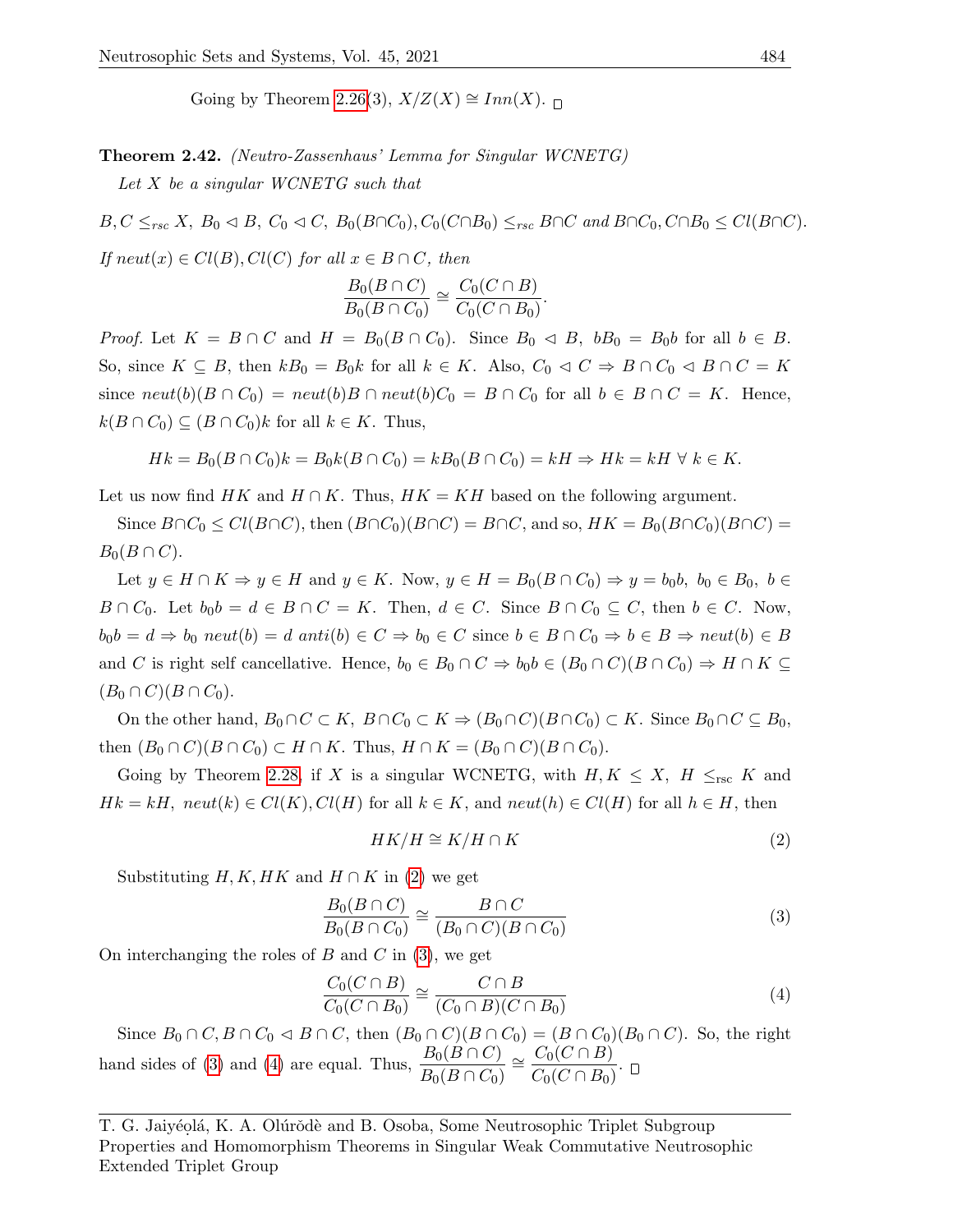<span id="page-26-0"></span>

Figure 1. The Neutro-Butterfly

**Remark 2.43.** In Figure [1,](#page-26-0) the quotients given by the blue lines (by pairing) are neutroisomorphic to each other based on [\(3\)](#page-25-1) and [\(4\)](#page-25-2), thus proving the Neutro Zassenhaus' Lemma. A black line indicates that the NT-subgroup that lie below is NT-normal in the NETG connected to it above in the plane of the figure. Also, the red (green) line indicates that the NT-subgroup that lie below is right self cancellative (closure-contained) respectively, in the NETG connected to it above in the plane of the figure. We acknowledge Kannappan Sampath [\[4\]](#page-27-15) for adapting his LAT<sub>E</sub>X codes for Zassenhaus' Lemma for groups to generate Figure [1.](#page-26-0)

## 3. Conclusion

In this paper, we have been able to establish the homomorphism theorems (first, second and third neutro-isomorphism and neutro-corresponding theorems) and some other associated theorems (neutro-Zassenhaus Lemma) in singular WCNETG with the aid of newly introduced NT-subgroups such as: right cancellative, semi-strong, and maximally normal NT-subgroups. These results generalize their classical forms in group theory.

Funding: This research received no external funding.

Conflicts of Interest: The authors declare no conflict of interest.

T. G. Jaiyéolá, K. A. Olúrŏdè and B. Osoba, Some Neutrosophic Triplet Subgroup Properties and Homomorphism Theorems in Singular Weak Commutative Neutrosophic Extended Triplet Group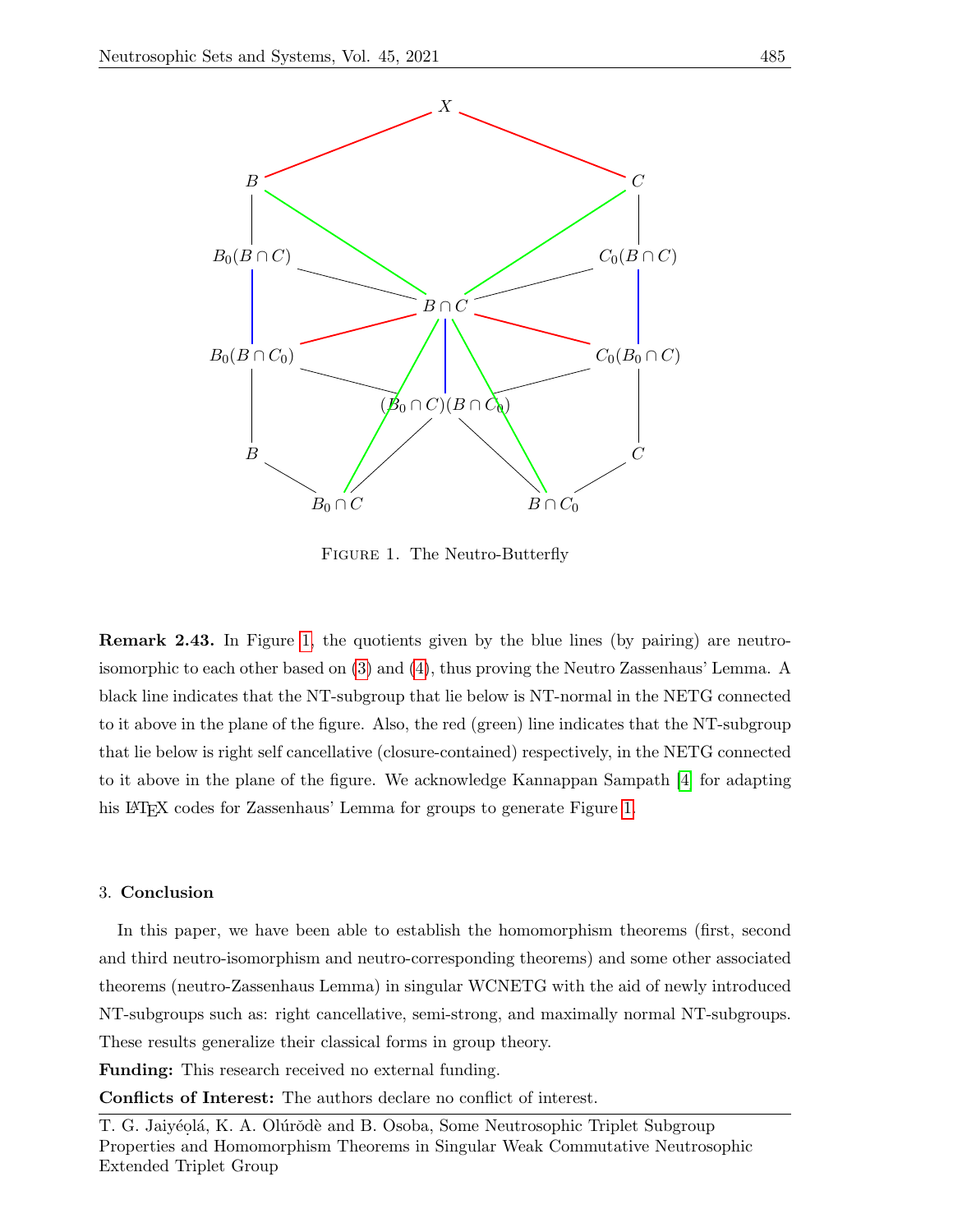#### References

- <span id="page-27-0"></span>1. Adeniran, J. O.; Akinmoyewa, J. T.; Solarin, A. R. T.; Jaiyéolá, T. G. *On some algebraic properties of* generalized groups. Acta Math. Acad. Paedagog. Nyhazi. (N.S.) 2011, 27(1), 23–30.
- 2. Jaiyéolá, T. G. *A Study of New Concepts in Smarandache Quasigroups and Loops*. Books on Demand, ProQuest Information and Learning: 300 N. Zeeb Road, USA, 2009, 127pp.
- <span id="page-27-4"></span>3. Jaiyéolá, T.G.; Smarandache, F. Inverse Properties in Neutrosophic Triplet Loop and their Application to Cryptography. Algorithms 2018, 11, 32. http://dx.doi.org/10.3390/a11030032
- <span id="page-27-15"></span>4. Kannappan Sampath (18/11/2012), A diagram for the Butterfly Lemma, http://www.texample.net/tikz/examples/butterfly-lemma/
- <span id="page-27-12"></span>5. Shalla, M. M.; Olgun, N; Direct and Semi-Direct Product of Neutrosophic Extended Triplet Group . Neutrosophic Sets and Systems 2019, 29, 197–214. DOI: 10.5281/zenodo.3514431
- <span id="page-27-13"></span>6. Shalla, M. M.; Olgun, N; Neutrosophic Extended Triplet Group Action and Burnside's Lemma. Neutrosophic Sets and Systems 2019, 30, 44–69. DOI: 10.5281/zenodo.3569641
- <span id="page-27-1"></span>7. Smarandache, F.; Ali, M. Neutrosophic triplet group. Neural Comput. Appl. 2018, 29, 595–601. http://dx.doi.org/10.1007/s00521-016-2535-x
- <span id="page-27-5"></span>8. Zhang, X.; Wu, X.; Smarandache, F.; Hu, M. Left (Right)-Quasi Neutrosophic Triplet Loops (Groups) and Generalized BE-Algebras. Symmetry 2018, 10(7), 241. https://doi.org/10.3390/sym10070241
- <span id="page-27-14"></span>9. Zhang, X.; Hu, Q.; Smarandache, F.; An, X. On Neutrosophic Triplet Groups: Basic Properties, NT-Subgroups, and Some Notes. Symmetry 2018, 10, 289. http://dx.doi.org/10.3390/sym10070289
- <span id="page-27-3"></span>10. Zhang, X.; Wang, X.; Smarandache, F.; Jaiyéolá, T. G.; Lian, T. *Singular neutrosophic* extended triplet groups and generalized groups. Cognitive Systems Research 2018, 57, 32-47. https://doi.org/10.1016/j.cogsys.2018.10.009
- <span id="page-27-2"></span>11. Jaiyéolá, T.G.; Smarandache, F. Some Results on Neutrosophic Triplet Group and Their Applications. Symmetry 2017, 10, 202. http://dx.doi.org/10.3390/sym10060202
- <span id="page-27-6"></span>12. Jaiyéolá, T.G.; Ilojide, E.; Olatinwo, M.O.; Smarandache, F. *On the Classification of Bol-Moufang Type of* Some Varieties of Quasi Neutrosophic Triplet Loop (Fenyves BCI-Algebras) Symmetry 2018, 10(10), 427. https://doi.org/10.3390/sym10100427
- <span id="page-27-7"></span>13. Jaiyéolá, T.G.; Ilojide, E.; Saka A. J.; Ilori, K. G. *On the Isotopy of some Varieties of Fenyves Quasi* Neutrosophic Triplet Loop (Fenyves BCI-algebras), Neutrosophic Sets and Systems 2020, 31, 200-223. DOI: 10.5281/zenodo.3640219
- <span id="page-27-8"></span>14. Ma, Y.; Zhang, X.; Yang, X.; Zhou, X Generalized Neutrosophic Extended Triplet Group Symmetry 2019, 11, 327. http://dx.doi.org/10.3390/sym11030327
- <span id="page-27-9"></span>15. Smarandache, F.; Ali, M.; Algebraic Structures of Neutrosophic Triplets, Neutrosophic Duplets, or Neutrosophic Multisets, and Some Notes. Symmetry 2019, 11, 171. http://dx.doi.org/10.3390/sym11020171
- <span id="page-27-10"></span>16. Smarandache, F. Neutrosophic Extended Triplets; Arizona State University, Tempe, AZ, Special Collections, 2016.
- 17. Smarandache, F. Neutrosophic Theory and Applications; Le Quy Don Technical University, Faculty of Information technology, Hanoi, Vietnam, 17th May 2016, http://fs.unm.edu/NeutrosophicTriplets.htm
- 18. Smarandache, F. Seminar on Physics (unmatter, absolute theory of relativity, general theory distinction between clock and time, superluminal and instantaneous physics, neutrosophic and paradoxist physics), Neutrosophic Theory of Evolution, Breaking Neutrosophic Dynamic Systems, and Neutrosophic Extended Triplet Algebraic Structures, Federal University of Agriculture, Communication Technology Resource Centre, Abeokuta, Ogun State, Nigeria, 19th May 2017.
- <span id="page-27-11"></span>19. Smarandache, F. Neutrosophic Extended Triplet Set, in NIDUS IDEARUM, Scilogs, IV: vinculum vinculorum, Brussels, pp. 85-86, 2019, http://fs.unm.edu/NidusIdearum4.pdf

T. G. Jaiyéolá, K. A. Olúrŏdè and B. Osoba, Some Neutrosophic Triplet Subgroup Properties and Homomorphism Theorems in Singular Weak Commutative Neutrosophic Extended Triplet Group